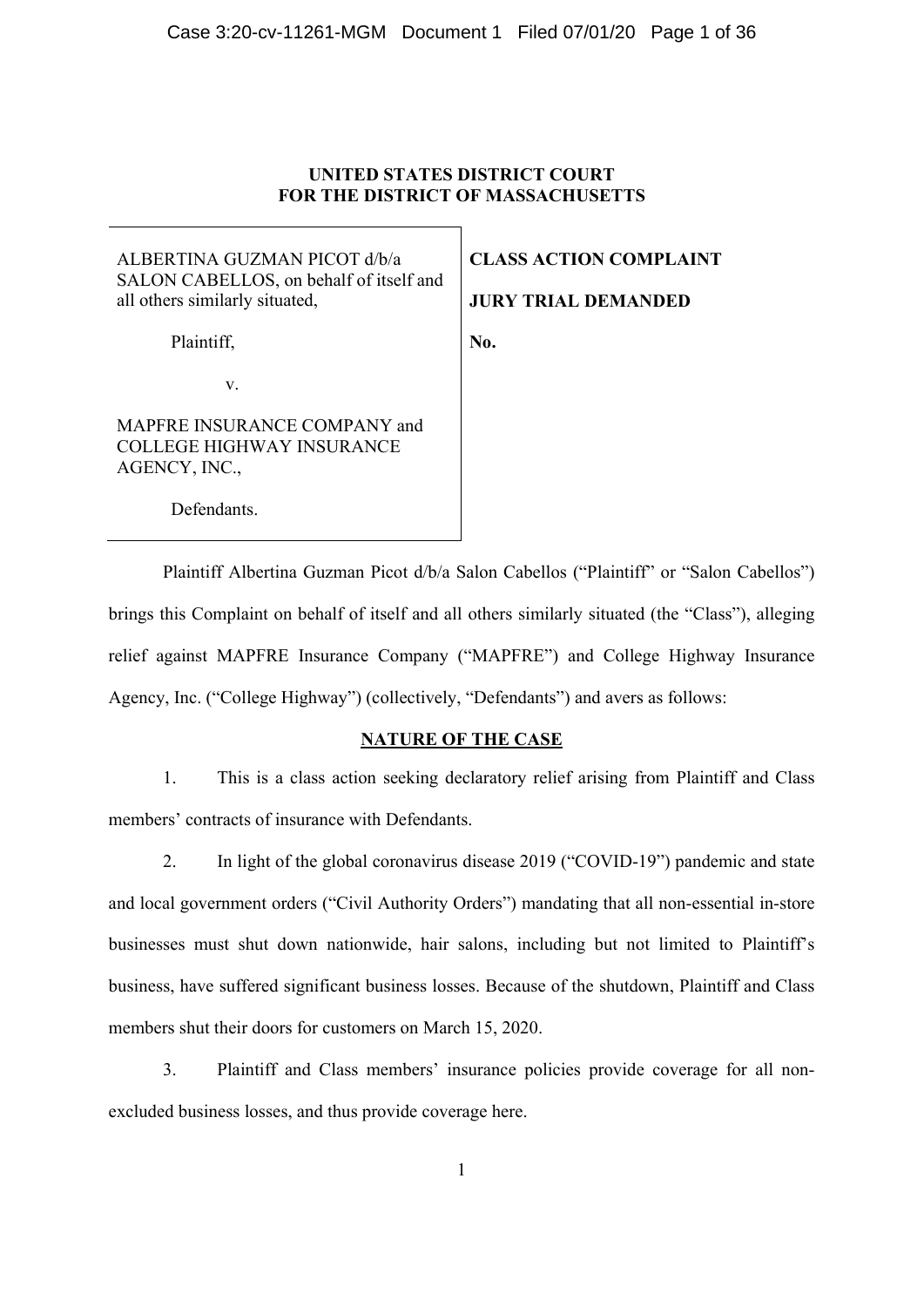4. As a result, Plaintiff and Class members are entitled to declaratory relief that their businesses are covered for all business losses that have been incurred in an amount greater than \$5,000,000.

#### **JURISDICTION**

5. This Court has subject-matter jurisdiction pursuant to the Class Action Fairness Act, 28 U.S.C. § 1332(d) because: (1) the matter in controversy exceeds the sum or value of \$5,000,000, exclusive of interest and costs; (2) the action is a class action; (3) there are members of the Class who are diverse from Defendants; and (4) there are more than 100 Class members.

6. This Court has personal jurisdiction over Defendants. At all relevant times Defendants have engaged in substantial business activities in the State of Massachusetts. At all relevant times Defendants transacted, solicited, and conducted business in Massachusetts through their employees, agents, and/or sales representatives, and derived substantial revenue from such business in Massachusetts. Defendants purposefully availed themselves of personal jurisdiction in Massachusetts because they contracted to provide insurance to Plaintiff and Class members in Massachusetts which is the subject of this case. Defendants' principal places of business and headquarters are located in Massachusetts.

7. Venue is proper in this district pursuant to 28 U.S.C. § 139128 U.S.C. § 1391(b)(1) and (2) because Plaintiff and Defendants are domiciled in Massachusetts and because a substantial part of the events or omissions giving rise to the claim occurred in this District.

#### **PARTIES**

8. Plaintiff, Albertina Guzman Picot is an individual who owns a Massachusetts business with its principal place of business in Massachusetts. At all relevant times, Plaintiff has been authorized to do business in the State of Massachusetts. Plaintiff operates, manages, and/or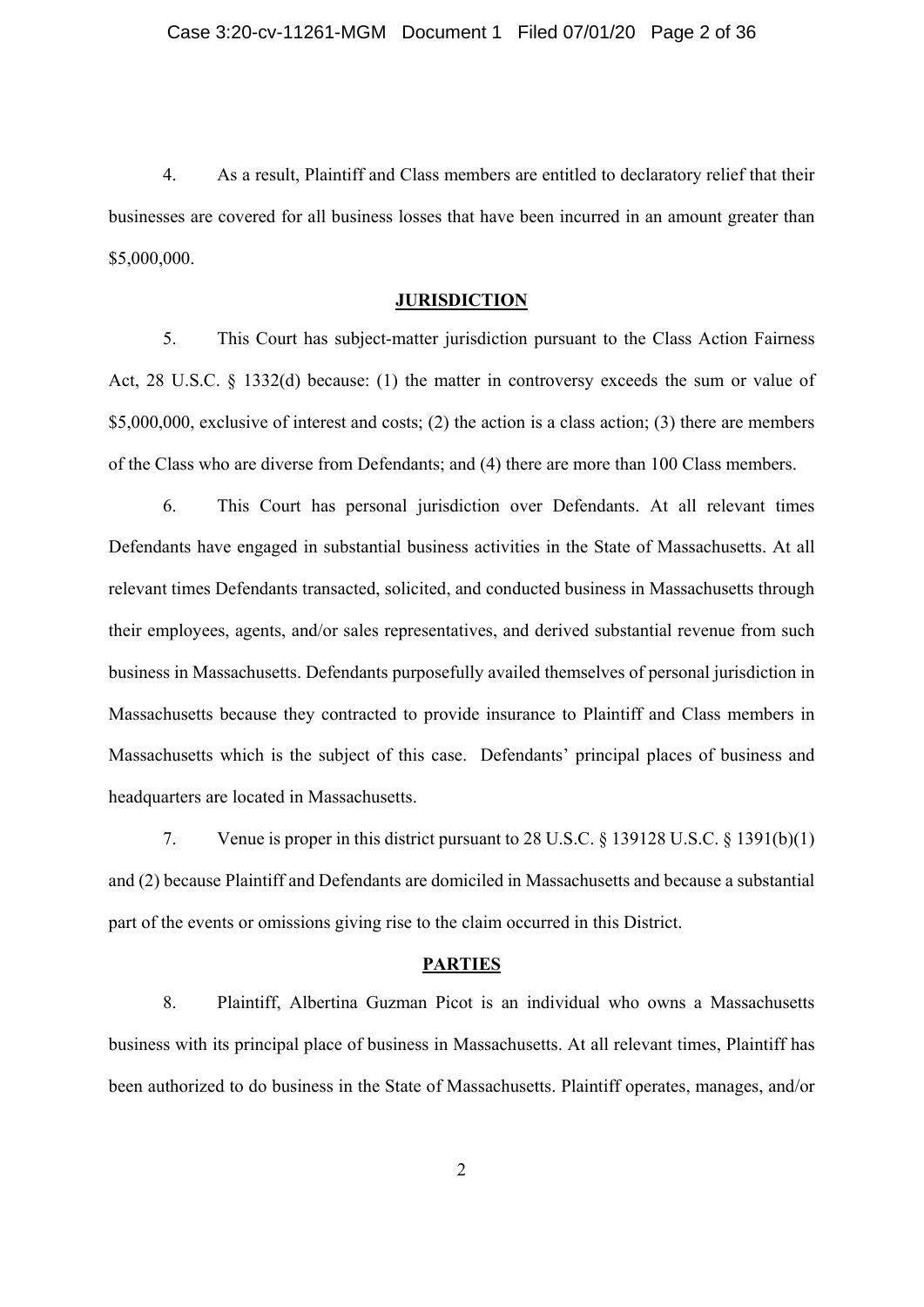#### Case 3:20-cv-11261-MGM Document 1 Filed 07/01/20 Page 3 of 36

controls a hair salon which is located at 4 Franklin Avenue, Westfield, Massachusetts 01085. Plaintiff is a citizen of Massachusetts.

9. Defendant MAPFRE, an insurance carrier headquartered at 11 Gore Road, Webster, Massachusetts 01570, provides business interruption insurance to Plaintiff and Class members. MAPFRE is a citizen of Massachusetts.

10. Defendant College Highway, an insurance carrier headquartered at 513 College Highway, Southwick, Massachusetts 01077, provides business interruption insurance to Plaintiff and Class members. College Highway is a citizen of Massachusetts. College Highway is wholly owned by MAPFRE.

11. At all relevant times, Defendants issued an insurance policy to Plaintiff (policy number is 8008030001691) that included coverage for business interruption losses, incurred by Plaintiff from March 25, 2019 until March 25, 2020. Plaintiff's policy was renewed to include coverage for business interruption losses from March 25, 2020 until March 25, 2021. *See* Policies attached hereto as Exhibits 1 and 2.

12. The Policy, currently in full effect, includes coverage for, among other things, business personal property, business income, and extended special business income.

13. Plaintiff submitted a claim for a date of loss. In response, Defendants verbally informed Plaintiff of their intention to deny any claims for all similarly situated Class members.

#### **FACTUAL BACKGROUND**

#### **I. Insurance Coverage**

14. Plaintiff and Class members faithfully paid policy premiums to Defendants, specifically to provide, among other things, additional coverages in the event of business interruption or closures by order of Civil Authority and for business loss for property damage.

3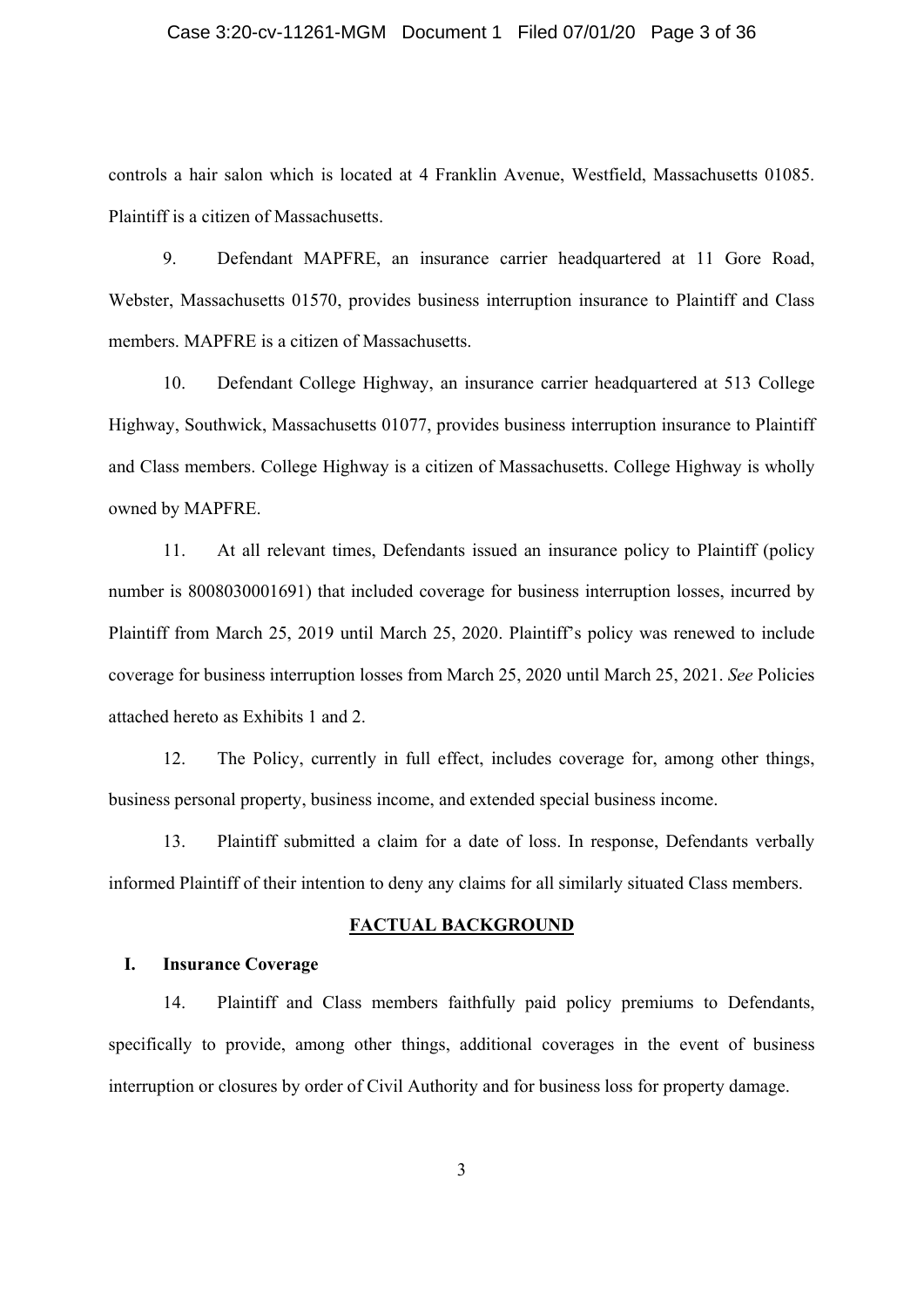#### Case 3:20-cv-11261-MGM Document 1 Filed 07/01/20 Page 4 of 36

15. The terms of the Policy explicitly provide the insured with insurance coverage for actual loss of business income sustained, along with any actual, necessary and reasonable extra expenses incurred, when access to the Insured's properties is specifically prohibited by Civil Authority Orders. This additional coverage is identified as coverage under "Civil Authority."

16. The Policy is an all-risk policy, insofar as it provides that covered causes of loss under the policy provides coverage for all covered losses, including but not limited to direct physical loss and/or direct physical damage, unless a loss is specifically excluded or limited in the Policy.

17. The Policy also provides coverage for damages resulting from business interruption when there is property damage.

18. Based upon information and belief, the Policy provided by Defendants included language that is essentially standardized language adopted from and/or developed by ISO ("Insurance Service Office"). The ISO, founded in 1971, provides a broad range of services to the property and casualty insurance industry. In addition to form policies, ISO collects and manages databases containing large amounts of statistical, actuarial, underwriting, and claims information, fraud-identification tools, and other technical services. ISO describes itself as follows: "ISO provides advisory services and information to many insurance companies. . . ISO develops and publishes policy language that many insurance companies use as the basis for their products." ISO General Questions, Verisk, https://www.verisk.com/insurance/about/faq/ (last visited June 5, 2020); *see also* Insurance Services Office (ISO), Verisk, https://www.verisk.com/insurance/brands/iso/ (las visited June 5, 2020).

19. The language in the Policy is language that is "adhesionary" in that Plaintiff was not a participant in negotiating or drafting its content and provisions.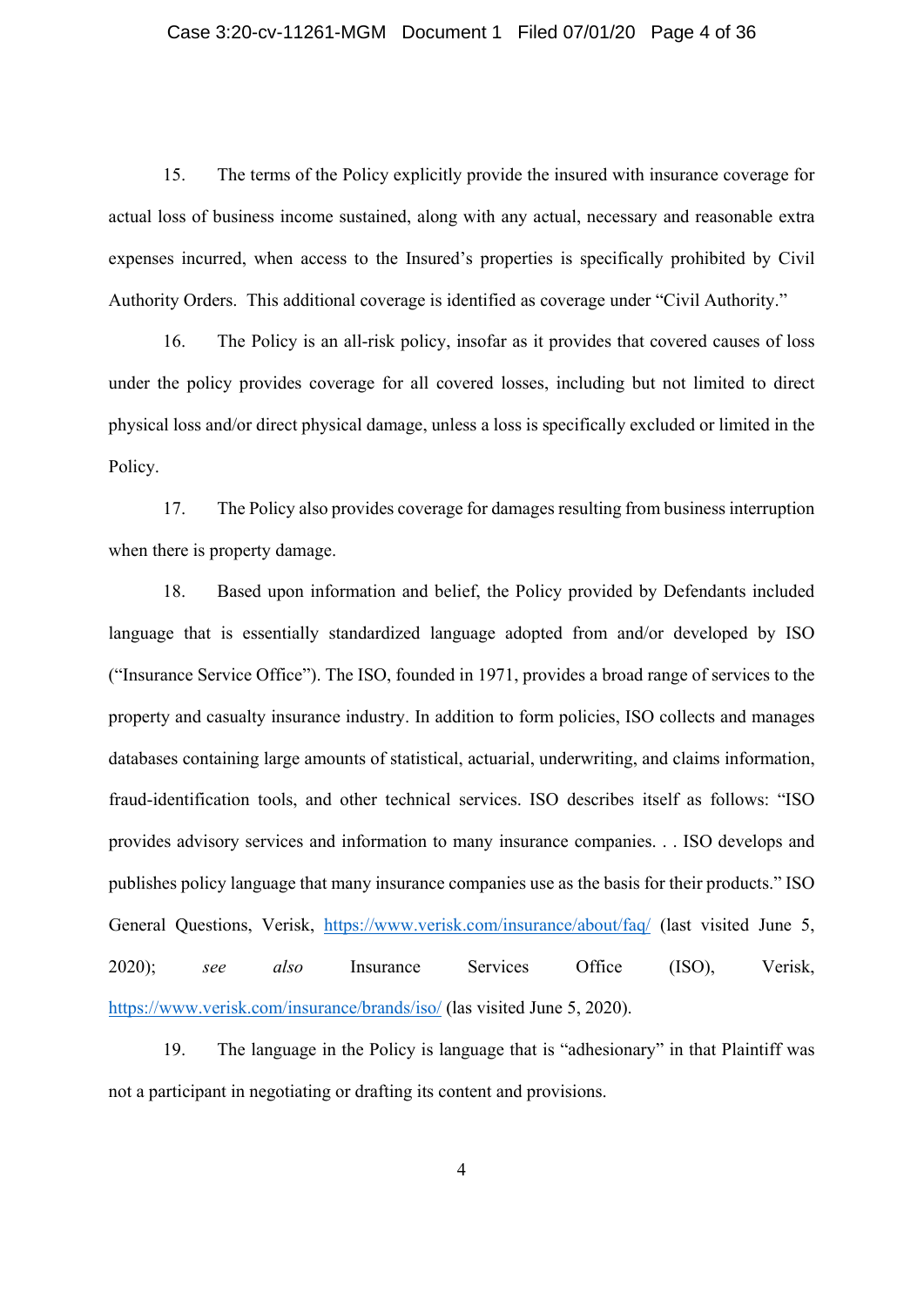#### Case 3:20-cv-11261-MGM Document 1 Filed 07/01/20 Page 5 of 36

20. Plaintiff was not a participant in negotiating or drafting the Policy's content and provisions. Plaintiff possessed no leverage or bargaining power to alter or negotiate the terms of the Policy, and more particularly, Plaintiff had no ability to alter, change or modify standardized language derived from the ISO format.

21. Upon information and belief, the Virus Exclusion in the Policy was never intended by the ISO nor Defendants to pertain to a situation like the present global Pandemic of the Coronavirus and therefore does not exclude coverage in this matter.

22. Upon information and belief, the Virus Exclusion in the Policy was developed by the ISO in response to the SARS situation that occurred in or around 2005-2006, which was not a Pandemic and not a global Pandemic as is the present COVID-19 Pandemic situation, and therefore was never intended to exclude coverage for a circumstance as presented in this matter.

23. Further, the Virus Exclusion was first permitted by state insurance departments due to misleading and fraudulent statements by the ISO that property insurance policies do not and were not intended to cover losses caused by viruses, and so the Virus Exclusion offers mere clarification of existing law. To the contrary, before the ISO made such baseless assertions, courts considered contamination by a virus to be physical damage. Defendants' use of the Virus Exclusion to deny coverage here shows that the Virus Exclusion was fraudulently adopted, adhesionary, and unconscionable. *See* https://www.propertycasulty360.com/2020/04/07/here-wego-again-virus-exclusion-for-covid-19-and-insurers/ (last visited June 12, 2020).

24. The Virus Exclusion applies only to "loss or damage caused by or resulting from any virus, bacterium or other microorganism that induces or is capable of inducing physical distress, illness or disease."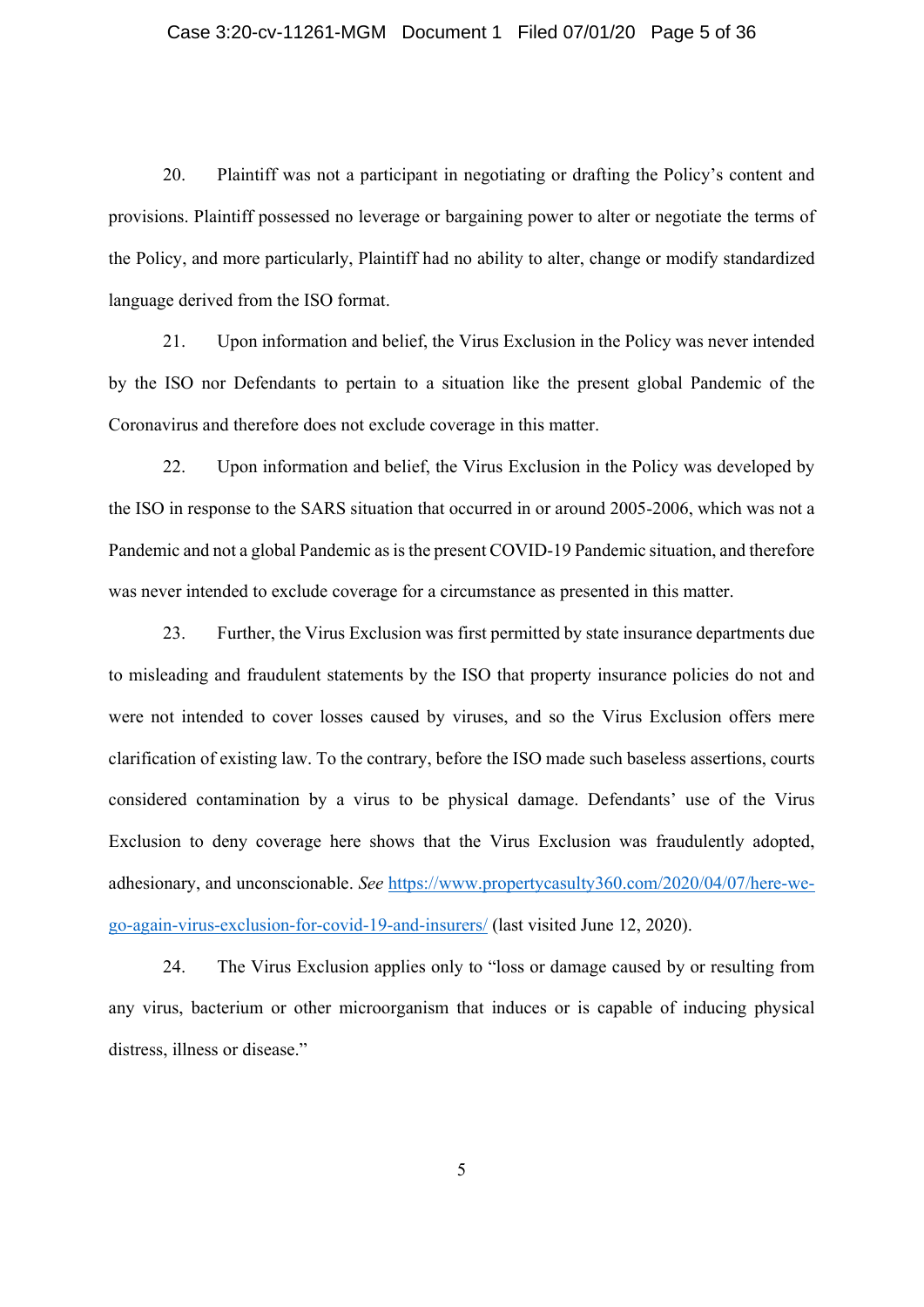#### Case 3:20-cv-11261-MGM Document 1 Filed 07/01/20 Page 6 of 36

25. Plaintiff purchased the Policy with an expectation that it was purchasing a policy that would provide coverage in the event of business interruption and extended expenses, such as that suffered by Plaintiff as a result of COVID-19.

26. At no time had Defendants, or their agents, notified Plaintiff that the coverage that Plaintiff had purchased pursuant to an all-risk policy that included business interruption coverage, had exclusions and provisions that purportedly undermined the very purpose of the coverage, of providing benefits in the occurrence of business interruption and incurring extended expenses.

27. The purported exclusions of the Policy that Defendants have or are expected to raise in defense of Plaintiff's claim under the Civil Authority coverage of the Policy are contradictory to the provision of Civil Authority Order coverage and violates public policy of the Commonwealth of Massachusetts as a contract of adhesion and hence not enforceable against Plaintiff.

28. Access to Plaintiff's business was prohibited by Civil Authority Orders and the Policy provides for coverage for actual loss of business sustained and actual expenses incurred as a covered loss caused by the prohibitions of the Civil Authority Orders in the area of Plaintiff's Insured Property.

29. The Policy does not exclude the losses suffered by Plaintiff and therefore, the Policy does provide coverage for the losses incurred by Plaintiff.

30. Plaintiff suffered direct physical loss or damage within the definitions of the Policy as loss of use of property, as here, constitutes loss or damage.

31. The virus and bacterium exclusions do not apply because Plaintiff's losses were not so solely caused by a virus, bacterium or other microorganism. Instead, Plaintiff's losses were

6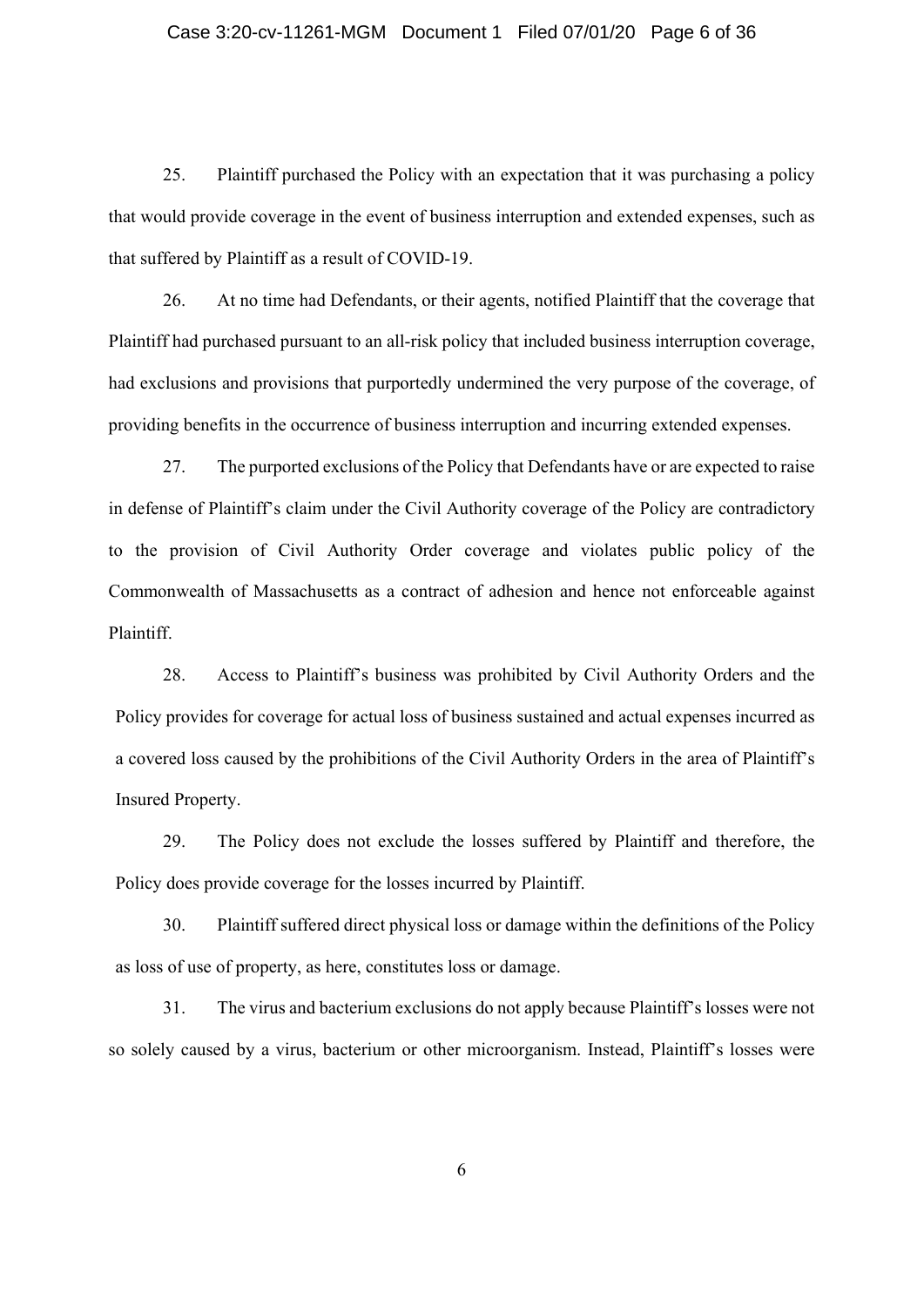#### Case 3:20-cv-11261-MGM Document 1 Filed 07/01/20 Page 7 of 36

caused by the entry of Civil Authority Order, particularly those by Governor Baker and by the Massachusetts Department of Health, to mitigate the spread of COVID-19.

32. The Civil Authority Order prohibited access to Plaintiff and the other Class members' Covered Property, and the area immediately surrounding Covered Property, in response to dangerous physical conditions described above resulting from COVID-19.

33. As a result of the presence of COVID-19 and the Civil Authority Order, Plaintiff and the other Class members lost Business Income and incurred Extra Expense.

34. Nonetheless, based on information and belief, Defendants have accepted policy premiums paid by Plaintiff and the Class with no intention of providing coverage for business income losses resulting from orders of a Civil Authority that the insured businesses be shutdown, or any related property damage.

#### **II. The COVID-19 Pandemic**

35. The scientific community, and those personally affected by the virus, recognize COVID-19 as a cause of real physical loss and damage. It is clear that contamination of the Insured Properties would be a direct physical loss requiring remediation to clean the surfaces of the salon.

36. On information and belief, the virus that causes COVID-19 remains stable and transmittable: in airborne aerosols for up to three hours; on copper for up to four hours; on cardboard for up to 24 hours; and on plastic and stainless steel for up to two to three days. *See* https://www.nih.gov/news-events/news-releases/new-coronavirus-stable-hours-surfaces (last visited April 9, 2020).

37. The CDC has issued a guidance recommending that gatherings of more than 10 people must not occur. People in congregate environments, which are places where people live, eat, and sleep in close proximity, face increased danger of contracting COVID-19.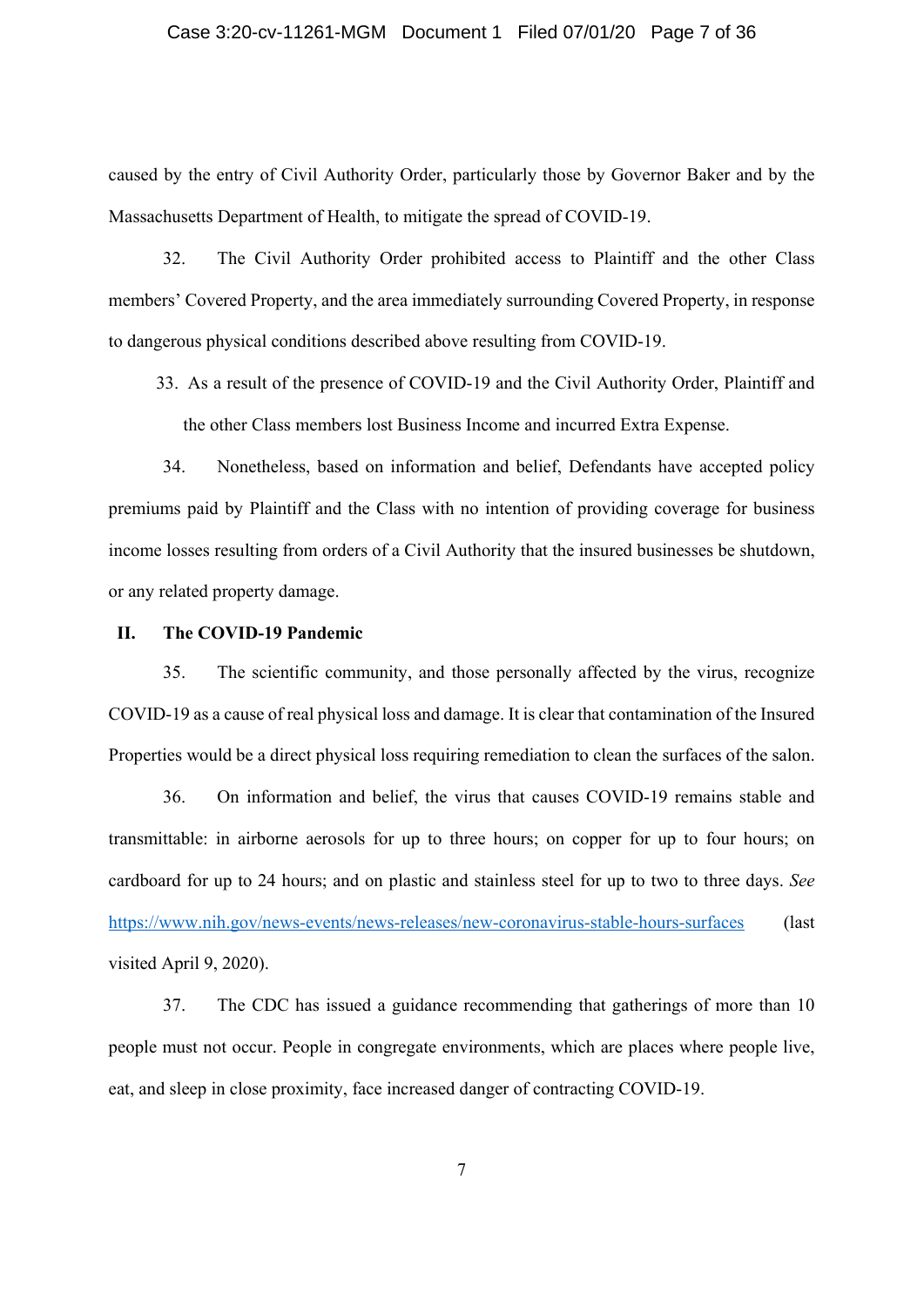38. On March 11, 2020 the World Health Organization ("WHO") made the assessment that COVID-19 shall be characterized as a pandemic. *See* 

https://www.who.int/dg/speeches/detail/who-director-general-s-opening-remarks-at-themedia-briefing-on-covid-19---11-march-2020.

39. The global Coronavirus pandemic is exacerbated by the fact that the deadly virus physically infects and stays on surfaces of objects or materials, "fomites," for up to twenty-eight (28) days.

40. A particular challenge with the novel coronavirus is that it is possible for a person to be infected with COVID-19 but be asymptomatic. Thus, seemingly healthy people unknowingly spread the virus via speaking, breathing, and touching objects.

41. While infected droplets and particles carrying COVID-19 may not be visible to the naked eye, they are physical objects which travel to other objects and cause harm. Habitable surfaces on which COVID-19 has been shown to survive include, but are not limited to, stainless steel, plastic, wood, paper, glass, ceramic, cardboard, and cloth.

42. China, Italy, France, and Spain have implemented procedures requiring the cleaning and disinfection of public areas prior to allowing them to re-open publicly due to COVID-19 contamination.

43. A French Court has determined that business interruption coverage applies to the COVID-19 Pandemic. *See*

https://www.insurancejournal.com/news/international/2020/05/22/569710.htm.

44. The determination by a Court of another country that coverage exists is consistent with public policy that in the presence of a worldwide Pandemic, such as COVID-19, businesses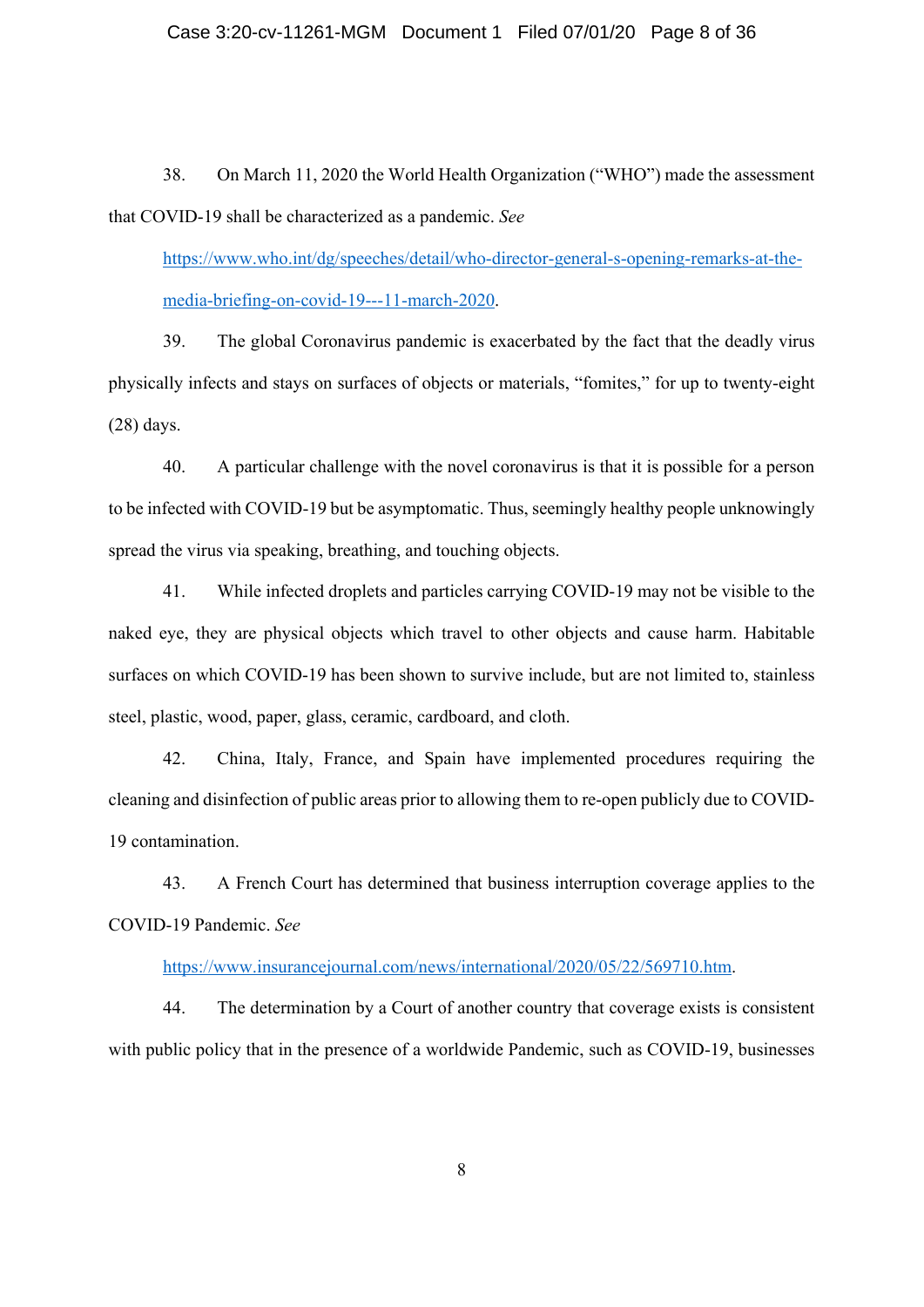that possess business interruption insurance coverage should recover their losses from the insurance carriers.

#### **III. Civil Authority**

## **A. Massachusetts**

45. On March 10, 2020, Massachusetts Governor Charlie Baker declared a State of Emergency for the entire state of Massachusetts as a result of COVID-19.

46. On March 13, 2020, Governor Baker set restrictions on large gatherings.

47. On March 23, 2020, the State of Massachusetts issued a stay-at-home order that all non-essential workers must stay at home as a result of the COVID-19 pandemic.

48. On May 6, 2020, the State of Massachusetts ordered all individuals over the age of two to wear a face covering when in a public place. Salon's were permitted to reopen on May  $26<sup>th</sup>$ 2020 at 50% capacity.

49. Plaintiff's salon was unable to operate as a direct consequence of the Civil Authority stay-at-home orders for public safety issued by the Governor of Massachusetts and the State of Massachusetts generally. Accordingly, Plaintiff has submitted a claim to its insurance carrier related to such losses.

#### **B. Other States**

50. The shut-down Civil Authority Orders issued by Massachusetts authorities covering Massachusetts non-essential businesses are similar to Civil Authority Orders that have been issued nationwide by state and local civil authorities. *See* https://www.wsj.com/articles/astate-by-state-guide-to-coronavirus-lockdowns-11584749351.

*1. Alabama* 

- **Travel outside home:** Only for essential needs/work.
- x **Gatherings:** 10-person limit.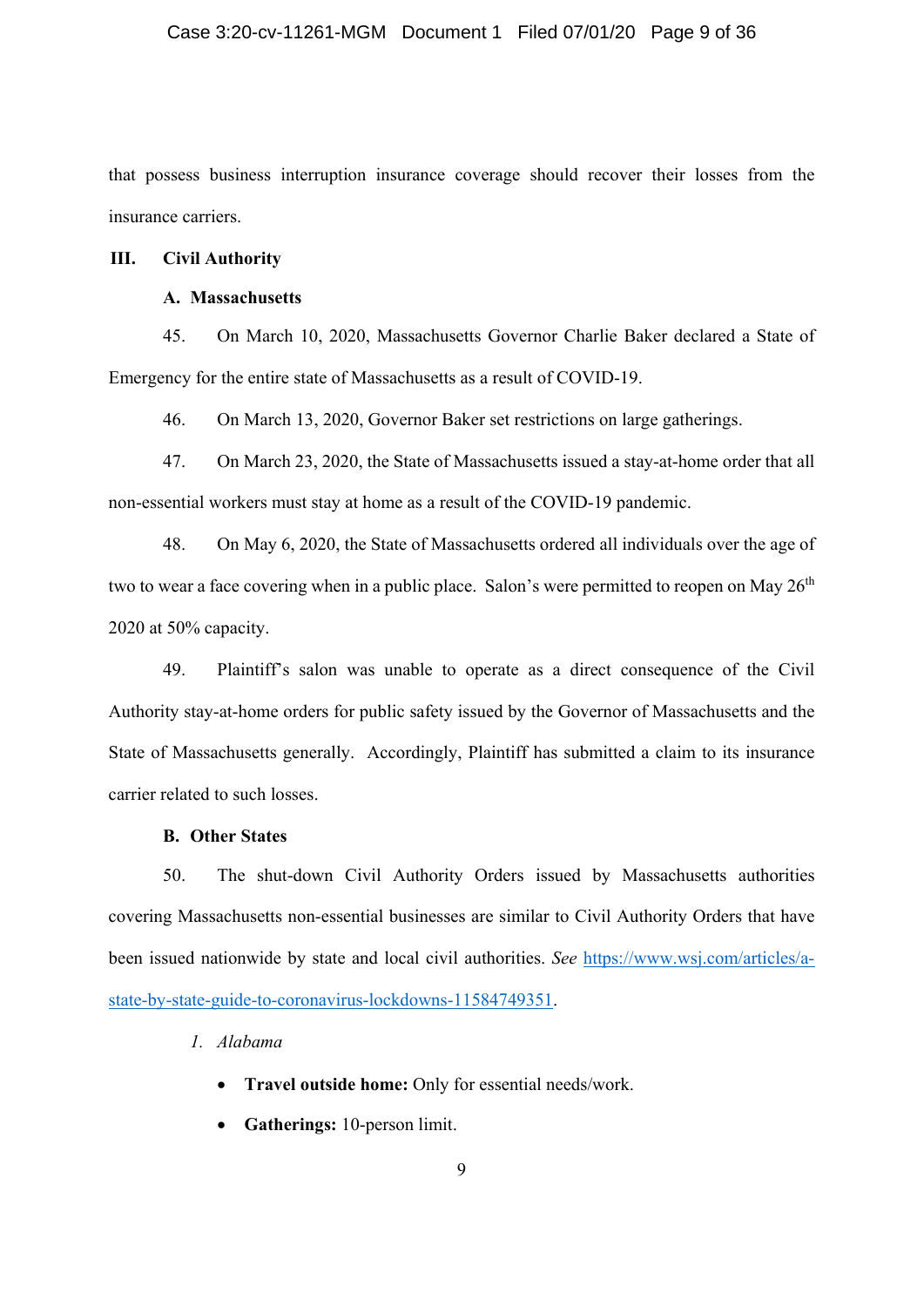- x **Businesses:** Nonessential businesses are closed to the public, including entertainment venues, fitness centers, salons, nail parlors and certain retailers.
- **Ouarantines:** No statewide directive.
- x **Bars/restaurants:** Dine-out only.
- x **Beaches/parks:** Beaches closed.
- *2. Alaska* 
	- **Travel outside home:** Only for essential needs/work.
	- Gatherings: 10-person limit.
	- x **Businesses:** Nonessential businesses are limited to minimum operations or remote work.
	- x **Quarantines:** Travelers from out of state must self-quarantine for 14 days.
	- x **Bars/restaurants:** Dine-out only.
	- **Beaches/parks:** Unless locally restricted, open with social distancing.
- *3. Arizona* 
	- **•** Travel outside home: Only for essential needs/work.
	- Gatherings: All mass gatherings of 10 or more people must be canceled or postponed.
	- x **Businesses:** Nonessential businesses are limited to minimum operations or remote work.
	- **Quarantines:** No statewide directive.
	- x **Bars/restaurants:** Dine-out only.
	- Beaches/parks: Unless locally restricted, open with social distancing.
- *4. Arkansas* 
	- **Travel outside home:** The governor has not issued a stay-at-home order.
	- **Gatherings:** 10-person limit; does not apply to unenclosed outdoor spaces or places of worship.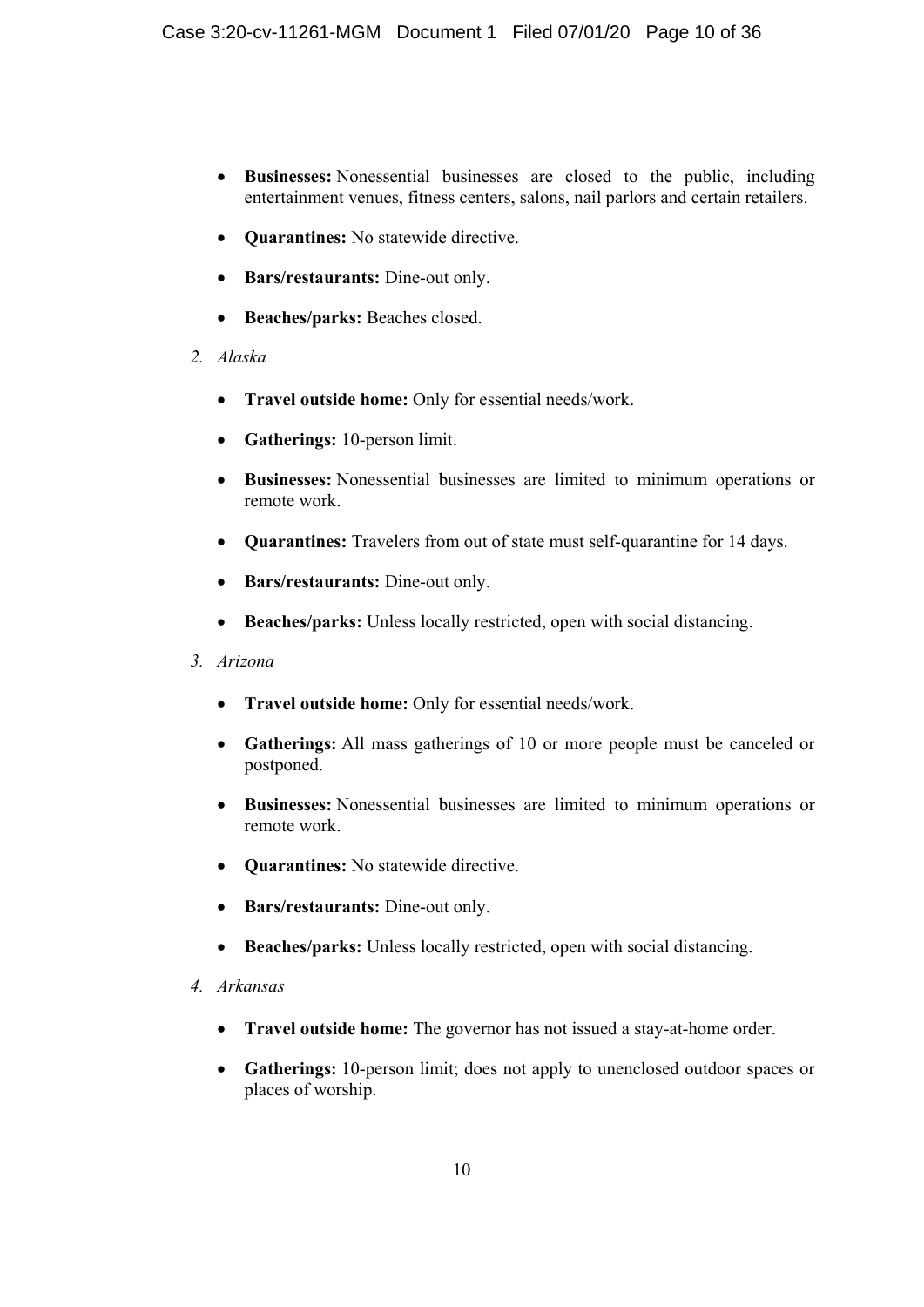- x **Businesses:** Gym and entertainment venues are closed. Hotels, motels and vacation rentals are restricted to authorized guests.
- **Ouarantines:** No statewide directive.
- x **Bars/restaurants:** Dine-out only.
- **Beaches/parks:** State parks remain operational during the daytime.
- *5. California* 
	- **Travel outside home:** Only for essential needs/work.
	- Gatherings: Gatherings in a single room or place are prohibited. Visitation to hospitals, nursing homes and other residential care facilities is restricted.
	- x **Businesses:** Nonessential businesses are closed.
	- **Ouarantines:** No statewide directive.
	- x **Bars/restaurants:** Dine-out only.
	- **Beaches/parks:** Some parks are fully closed. Local jurisdictions have closed some beaches.
- *6. Colorado* 
	- **Travel outside home:** Only for essential needs/work.
	- Gatherings: Public and private gatherings of any number are prohibited with limited exceptions.
	- x **Businesses:** Nonessential businesses are limited to minimum operations or remote work.
	- **Ouarantines:** No statewide directive.
	- x **Bars/restaurants:** Dine-out only.
	- **Beaches/parks:** State parks remain open, but playgrounds, picnic areas and campgrounds are closed.
- *7. Connecticut* 
	- **•** Travel outside home: Only for essential needs/work.
	- Gatherings: Five-person limit for social and recreational gatherings; 50-person limit for religious services.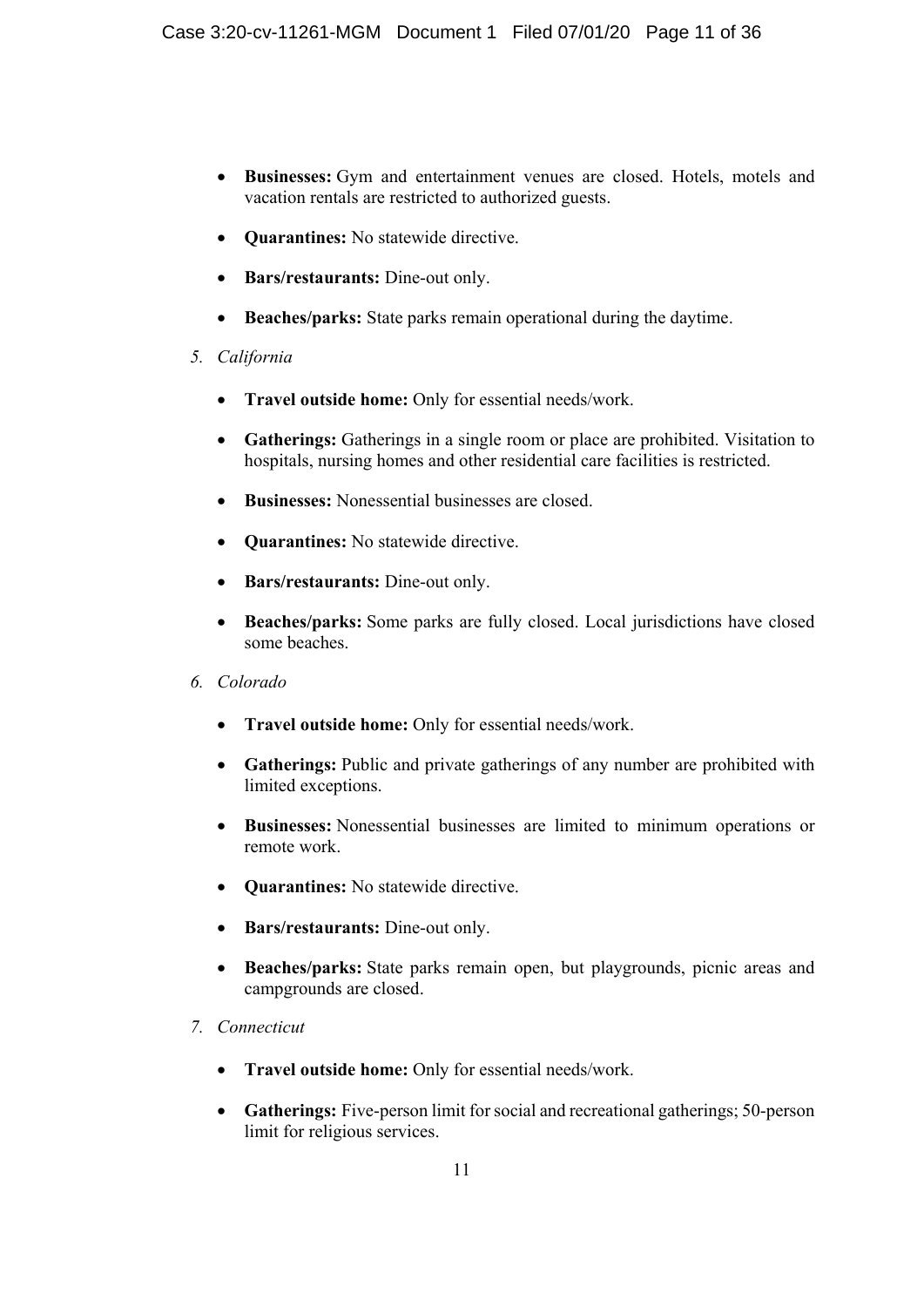- x **Businesses:** Nonessential businesses must suspend all in-person operations.
- **Quarantines:** No statewide directive. Out-of-state visitors are strongly urged to self-quarantine.
- x **Bars/restaurants:** Dine-out only.
- x **Beaches/parks:** Trails and grounds of state parks and forests are open with social distancing.
- *8. Delaware* 
	- **Travel outside home:** Only for essential needs/work.
	- Gatherings: 10-person limit.
	- x **Businesses:** Nonessential businesses are limited to minimum operations or remote work.
	- Quarantines: Visitors from out of state who are not just passing through must self-quarantine for 14 days.
	- **•** Bars/restaurants: Dine-out only.
	- Beaches/parks: Beaches are closed except for exercise or dog walking. State parks remain open with restricted activity.
- *9. Florida* 
	- x **Travel outside home:** Senior citizens and those with significant medical conditions may not leave home unless for essential needs or to go to an essential job.
	- Gatherings: No social gatherings in a public space with religious exemptions.
	- **Businesses:** Nonessential services are closed to the public. Gun stores remain open.
	- x **Quarantines:** Visitors from outbreak hot spots, such as the New York tri-state area, must self-quarantine for 14 days.
	- Bars/restaurants: Dine-out only.
	- x **Beaches/parks:** Florida state parks are closed. Most beaches are closed.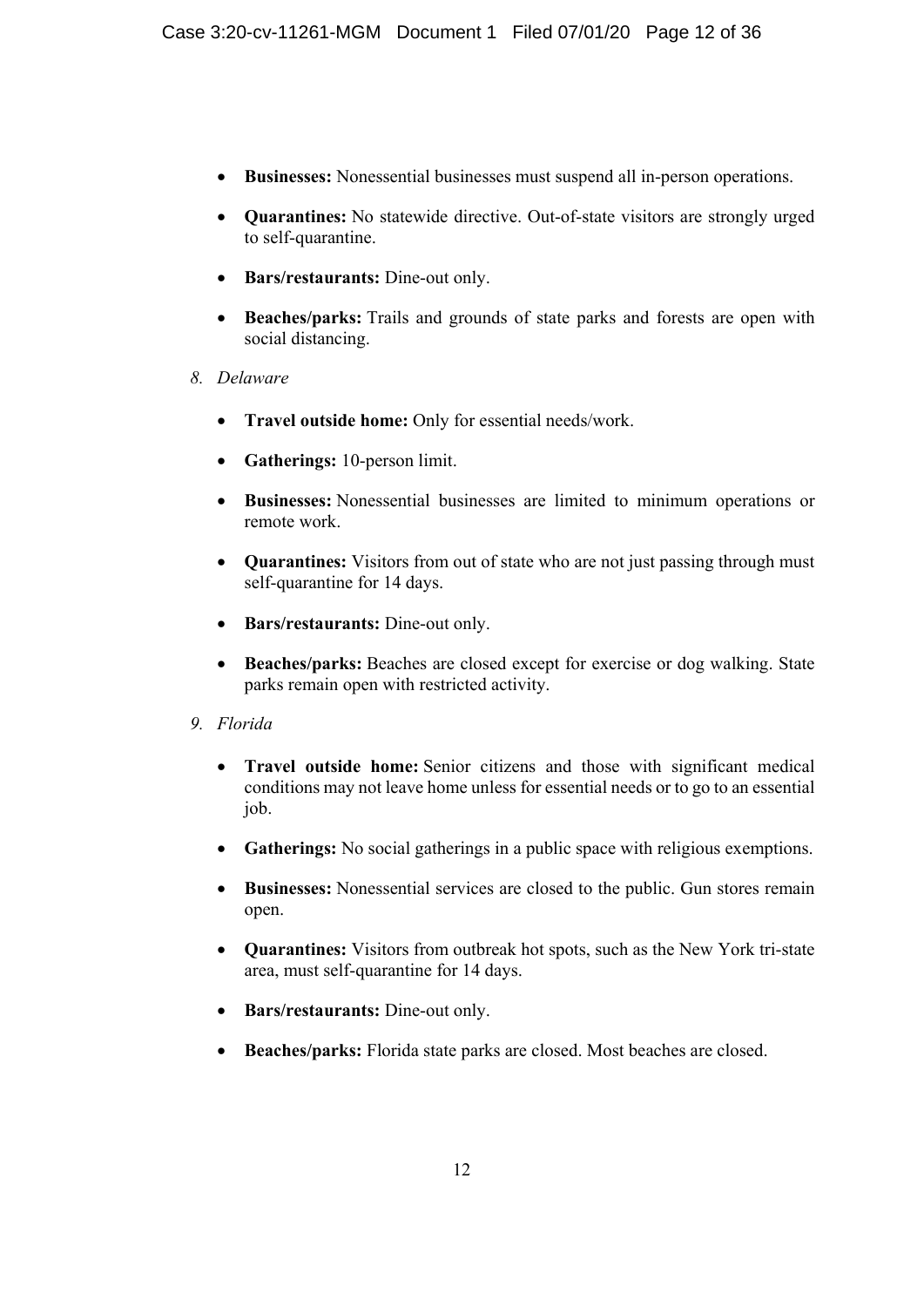# *10. Georgia*

- Travel outside home: Mandated social distancing and recommended maskwearing outside. Older and at-risk residents can leave only for essential needs/work with limited visitors.
- Gatherings: 10-person limit, not applying to incidental or transitory groups of people going by each other.
- x **Businesses:** Nonessential businesses and other entities may not permit gatherings at their premises.
- **Quarantines:** No statewide directive.
- x **Bars/restaurants:** Dine-in allowed with capacity limits, sanitation requirements and dozens of other precautionary measures.
- **Beaches/parks:** Open, with social distancing.

# *11. Hawaii*

- **Travel outside home:** Only for essential needs/work.
- **Gatherings:** 10-person limit.
- x **Businesses:** Nonessential businesses are limited to minimum operations or remote work. Essential services must implement separate operating hours for high-risk populations.
- x **Quarantines:** Travelers from out of state must self-quarantine for 14 days.
- **•** Bars/restaurants: Dine-out only.
- x **Beaches/parks:** Most state parks and public beaches are closed. All camping and lodging at parks is suspended.

## *12. Idaho*

- **Travel outside home:** Only for essential needs/work.
- x **Gatherings:** Nonessential gatherings are prohibited. Visits to hospitals, nursing homes and residential-care facilities are restricted.
- x **Businesses:** Nonessential businesses are limited to minimum operations or remote work. Drive-in theaters and churches are permitted.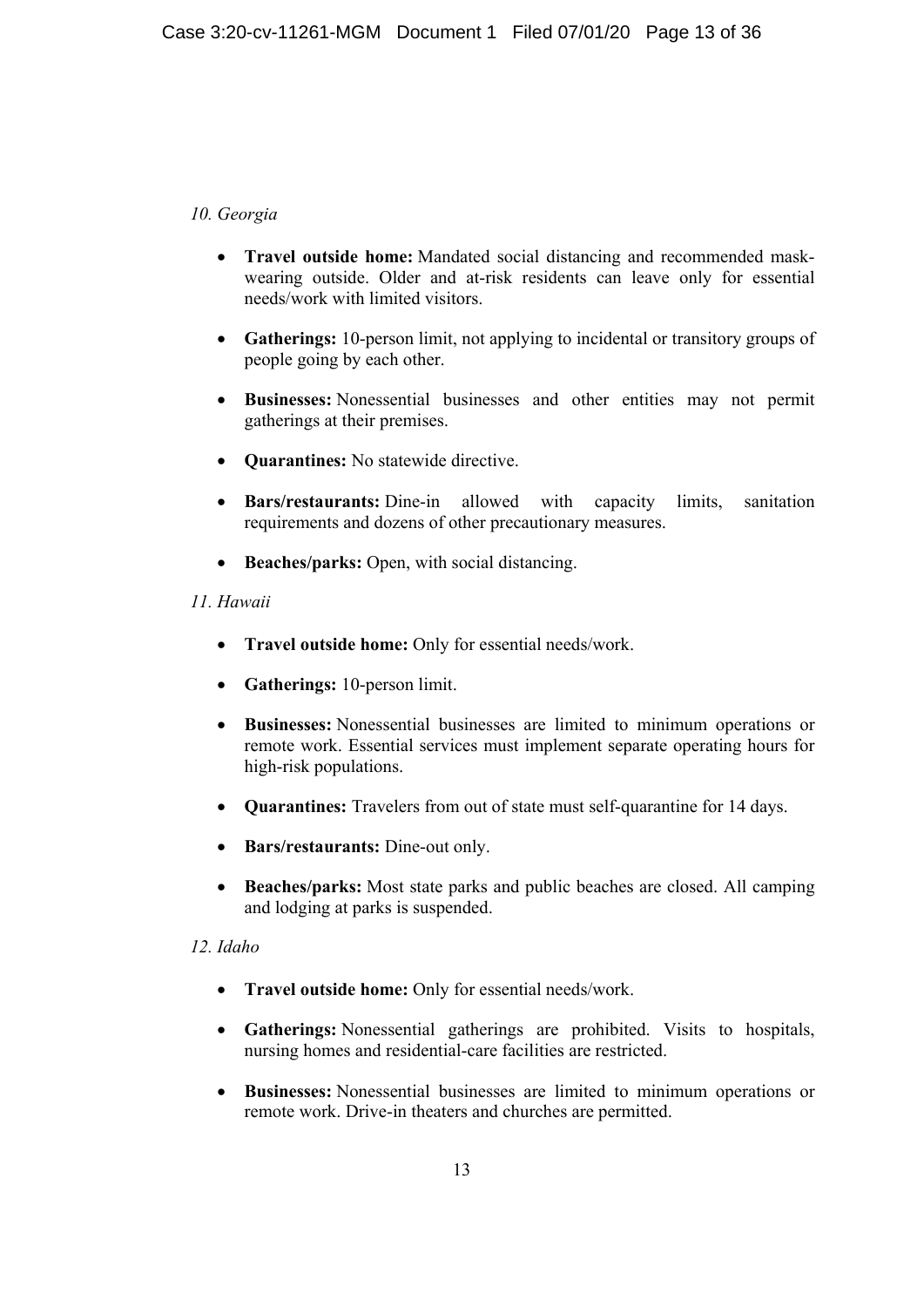- x **Quarantines:** Persons entering the state of Idaho are required to self-quarantine for 14 days.
- x **Bars/restaurants:** Dine-out only.
- Beaches/parks: No camping in state parks.

#### *13. Illinois*

- **Travel outside home:** Only for essential needs/work.
- **Gatherings:** 10-person limit.
- x **Businesses:** Nonessential businesses are limited to minimum operations or remote work.
- **• Quarantines:** No statewide directive.
- x **Bars/restaurants:** Dine-out only.
- x **Beaches/parks:** State parks, fish and wildlife areas, recreational areas and historic sites are closed.

#### *14. Indiana*

- **Travel outside home:** Only for essential needs/work.
- x **Gatherings:** 10-person limit.
- x **Businesses:** Nonessential businesses are limited to minimum operations or remote work.
- **• Quarantines:** No statewide directive.
- x **Bars/restaurants:** Dine-out only.
- x **Beaches/parks:** Hiking, biking, fishing, boating, birding, hunting and camping are allowed with social distancing.

# *15. Iowa*

- **Travel outside home:** The governor has not issued a stay-at-home order.
- **Gatherings:** Limited to 10 people.
- x **Businesses:** Nonessential retail businesses are closed.
- **Ouarantines:** No statewide directive.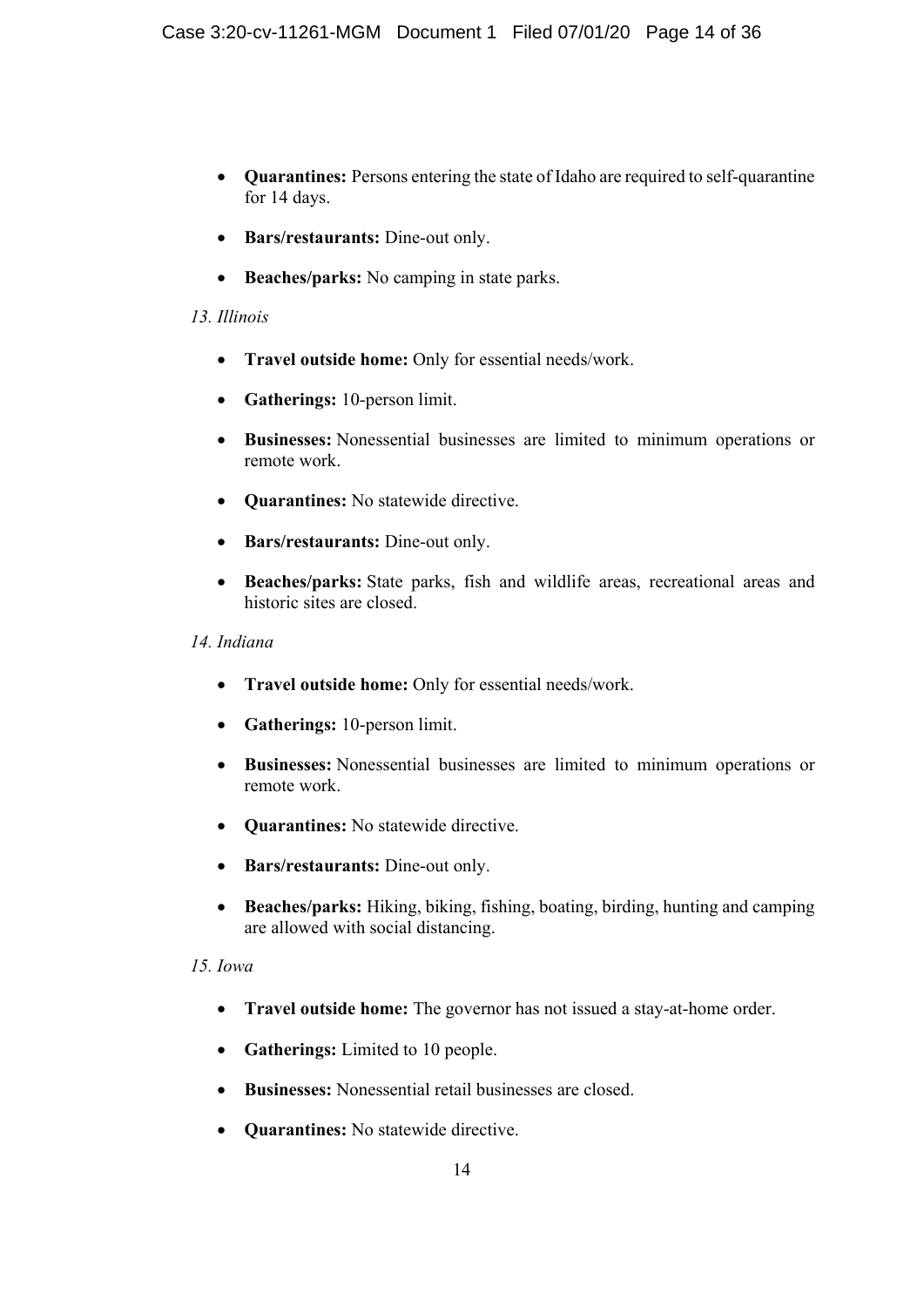- Bars/restaurants: Dine-out only.
- **Beaches/parks:** Parks remain open. Campgrounds are closed.

## *16. Kansas*

- **Travel outside home:** Only for essential needs/work.
- x **Gatherings:** 10-person limit, exempting funerals and religious services with social distancing.
- x **Businesses:** Residents may not leave home to patronize nonessential businesses, such as hair salons.
- x **Quarantines:** Kansas residents who traveled to California, Florida, New York or Washington state after March 14—or visited Illinois or New Jersey after March 22—must self-quarantine for 14 days. The same applies to anybody who had close contact with a Covid-19 patient.
- **•** Bars/restaurants: Dine-out or curbside service only.
- **•** Beaches/parks: Most parks are open.

# *17. Kentucky*

- **Travel outside home:** Travel outside the state is restricted to essential needs/work.
- x **Gatherings:** Mass gatherings prohibited; smaller gatherings are allowed with social distancing.
- **Businesses:** Nonessential retail must close.
- **Quarantines:** Anybody coming in from out of state—including residents must self-quarantine for 14 days upon return.
- x **Bars/restaurants:** Dine-out only.
- **Beaches/parks:** State parks closed for overnight stays.

## *18. Louisiana*

- **Travel outside home:** Only for essential needs/work.
- **Gatherings:** 10-person limit.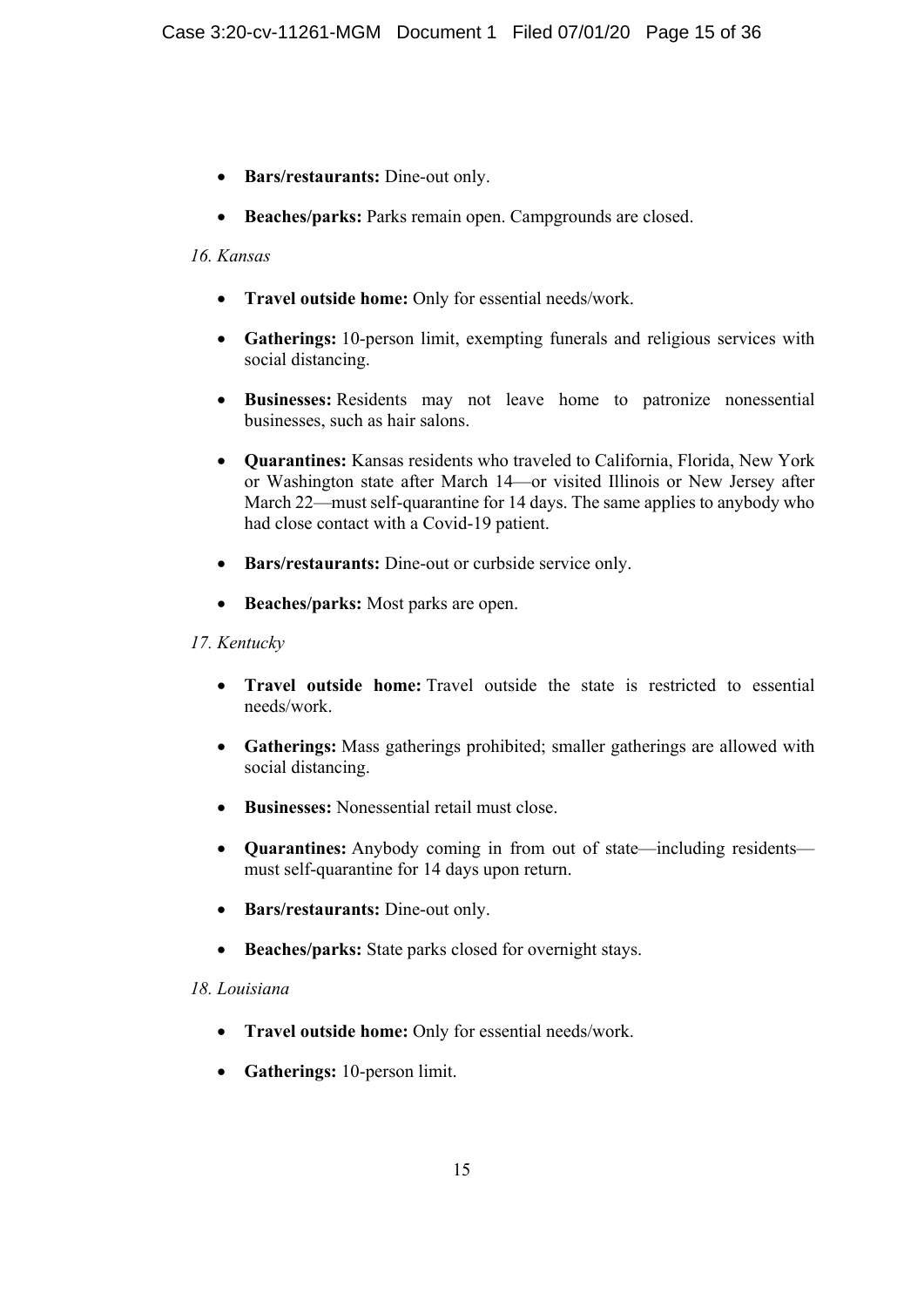- x **Businesses:** Nonessential businesses are limited to minimum operations or remote work.
- **• Quarantines:** No statewide directive.
- **Bars/restaurants:** Dine-out only.
- Beaches/parks: Some state parks are open for fishing, hiking and biking during the day.

# *19. Maine*

- **Travel outside home:** Only for essential needs/work. No use of public transportation unless absolutely necessary. .
- **Gatherings:** 10-person limit.
- x **Businesses:** Nonessential businesses are limited to minimum operations or remote work.
- x **Quarantines:** Travelers arriving in Maine, regardless of their state of residency, must self-quarantine for 14 days.
- **Bars/restaurants:** Dine-out only.
- Beaches/parks: Numerous parks and beaches closed.

# *20. Maryland*

- **Travel outside home:** Only for essential needs/work.
- x **Gatherings:** 10-person limit.
- x **Businesses:** Nonessential businesses are limited to minimum operations or remote work. Senior-citizen activities centers are closed.
- x **Quarantines:** People traveling into Maryland from anywhere outside Maryland are required to self-quarantine for 14 days with limited exceptions. (Guidance)
- x **Bars/restaurants:** Dine-out only.
- x **Beaches/parks:** State park beaches are closed. Some parks remain open.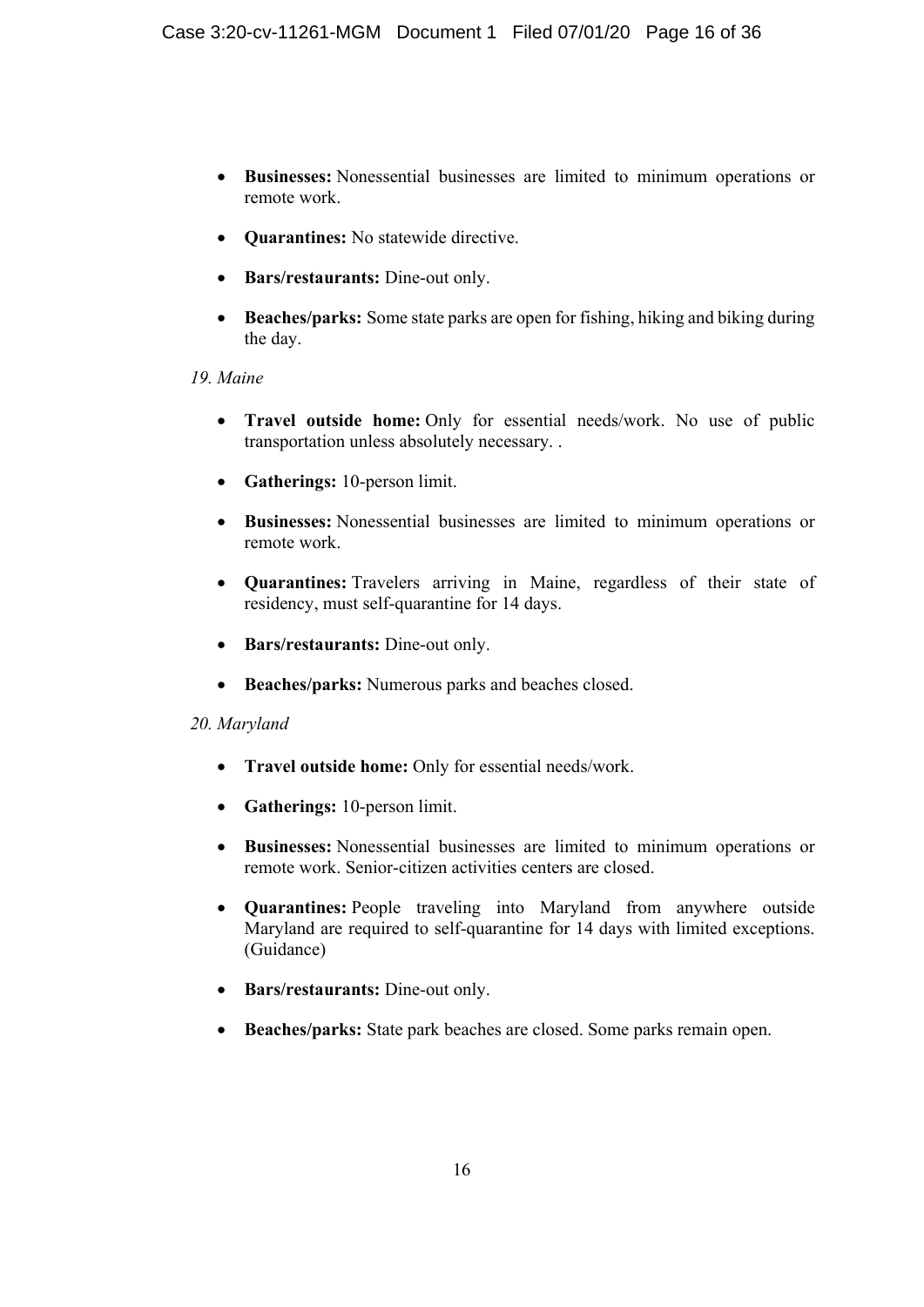# *21. Massachusetts*

- **Travel outside home:** People and especially older adults are strongly advised to stay home as much as possible. (Advisory)
- Gatherings: 10-person limit. Applies to confined spaces, not parks and other outdoor spaces.
- x **Businesses:** Nonessential businesses must close their physical workplaces and facilities to workers and customers. Groceries must reserve an hour in the morning for older customers.
- x **Quarantines:** Arriving travelers from out of state are instructed to selfquarantine for 14 days.
- x **Bars/restaurants:** Dine-out only.
- Beaches/parks: State parks are open, but campgrounds, overnight lodging facilities and shelters are closed.

## *22. Minnesota*

- **•** Travel outside home: Only for essential needs/work.
- **•** Gatherings: No statewide directive.
- x **Businesses:** Entertainment and performance venues are closed.
- **Ouarantines:** No statewide directive.
- x **Bars/restaurants:** Dine-out only.
- x **Beaches/parks:** Wildlife management areas, state forests and state parks remain open. Campgrounds are closed.

## *23. Mississippi*

- **•** Travel outside home: Only for essential needs/work.
- Gatherings: 10-person limit.
- x **Businesses:** Nonessential businesses are limited to minimum operations or remote work.
- **Ouarantines:** No statewide directive.
- x **Bars/restaurants:** Dine-out only.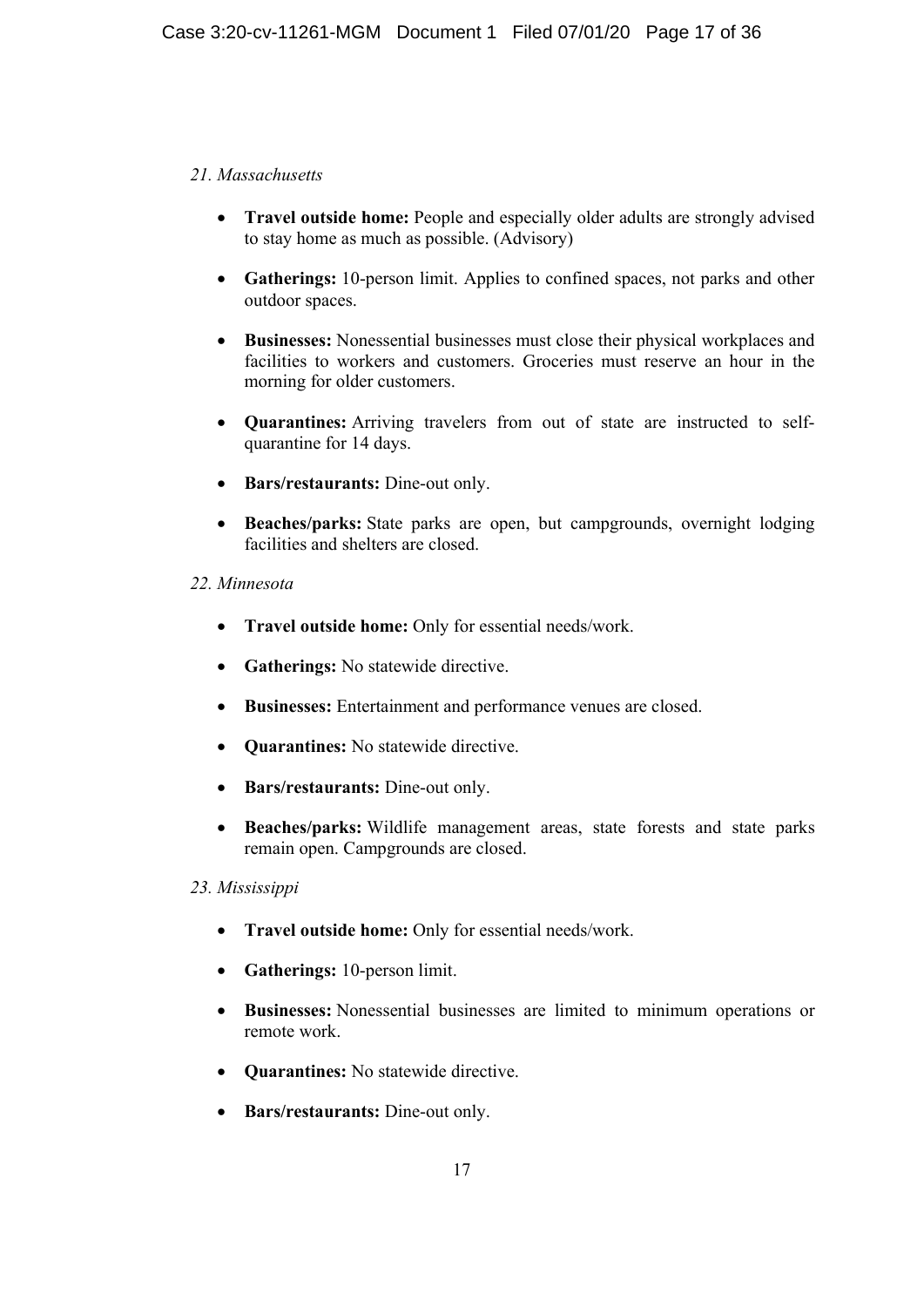x **Beaches/parks:** State parks are open for fishing. Beaches can re-open with social distancing.

## *24. Missouri*

- **•** Travel outside home:
- **Gatherings:** 10-person limit.
- x **Businesses:** Nonessential businesses must enforce social distancing. Essential retailers must limit occupancy.
- **• Quarantines:** No statewide directive.
- Bars/restaurants: Dine-out only.
- **•** Beaches/parks: State parks and trails are open during the day.

# *25. Montana*

- **•** Travel outside home: Only for essential needs/work.
- x **Gatherings:** Nonessential social and recreational gatherings are prohibited, if social distancing ca not be maintained.
- x **Businesses:** Nonessential businesses are limited to minimum operations or remote work.
- x **Quarantines:** Nonwork travelers from out of state must self-quarantine for 14 days.
- x **Bars/restaurants:** Dine-out only.
- **Beaches/parks:** Open with social distancing.

## *26. Nebraska*

- **Travel outside home:** The governor has not issued a stay-at-home order.
- x **Gatherings:** 10-person limit.
- **Businesses:** No statewide directive.
- x **Quarantines:** No statewide travel quarantine. Mandatory quarantines required for Covid-19 patients and households.
- x **Bars/restaurants:** Dine-out only.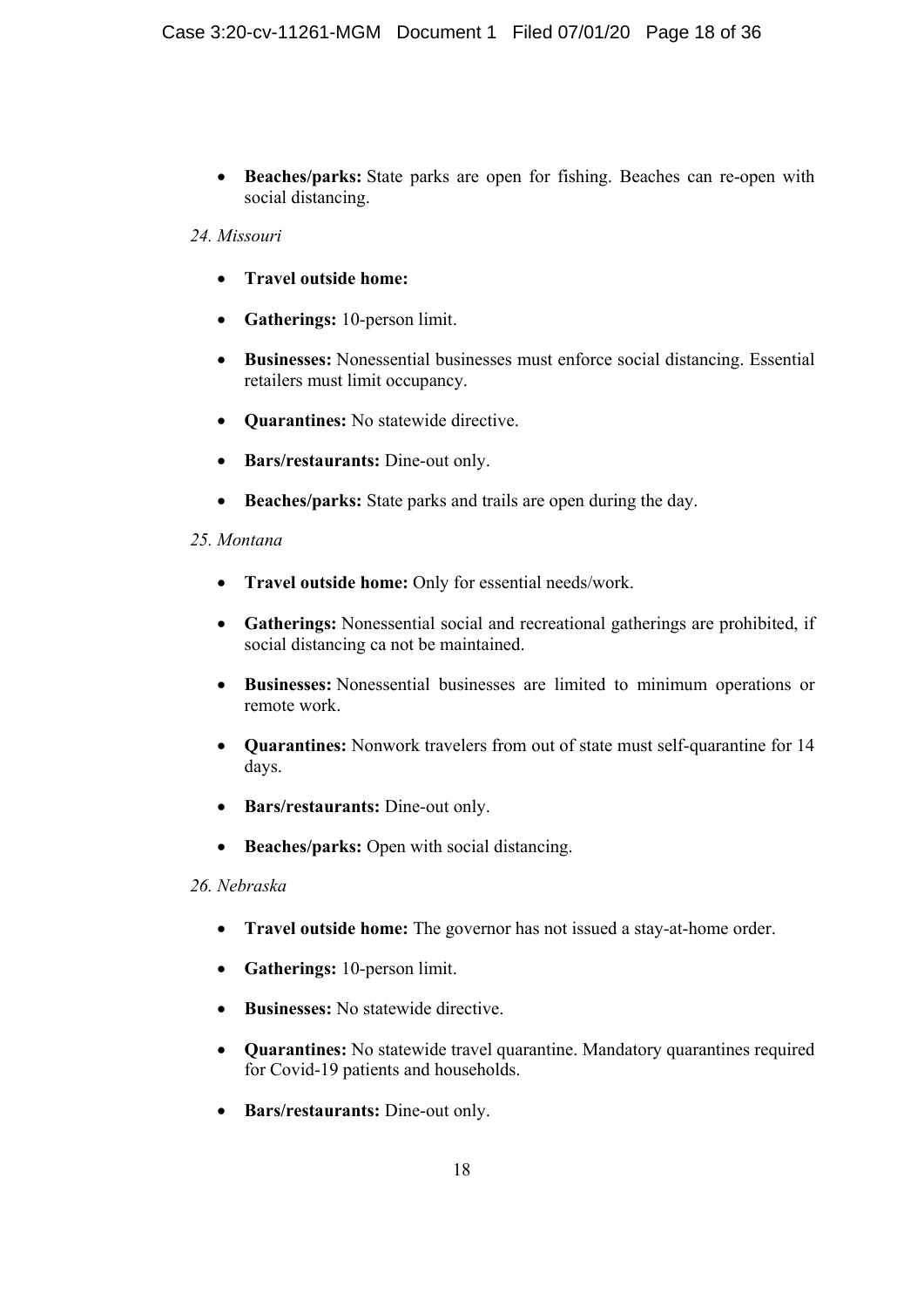**• Beaches/parks:** No overnight camping at state parks, state recreation areas and wildlife management areas.

# *27. Nevada*

- **Travel outside home:** Only for essential needs/work.
- **Gatherings:** People may not congregate in groups of 10 or more.
- x **Businesses:** Recreational, entertainment and personal-care businesses are closed, including casinos.
- **• Quarantines:** No statewide directive.
- Bars/restaurants: Dine-out only.
- x **Beaches/parks:** State parks in the greater Las Vegas area, including Valley of Fire and Rye Patch are closed. Other state parks remain open for day-use only.

# *28. New Hampshire*

- **Travel outside home:** Only for essential needs/work.
- x **Gatherings:** Nine-person limit.
- x **Businesses:** Nonessential businesses are limited to minimum operations or remote work.
- **•** Quarantines: No statewide directive.
- **•** Bars/restaurants: Dine-out only
- **Beaches/parks:** Most park sites are open.

## *29. New Jersey*

- **Travel outside home:** Only for essential needs/work.
- **Gatherings:** 10-person limit.
- x **Businesses:** Nonessential retail businesses must close bricks-and-mortar premises. Recreational and entertainment businesses are closed to the public.
- **Quarantines:** No statewide directive.
- **Bars/restaurants:** Dine-out only.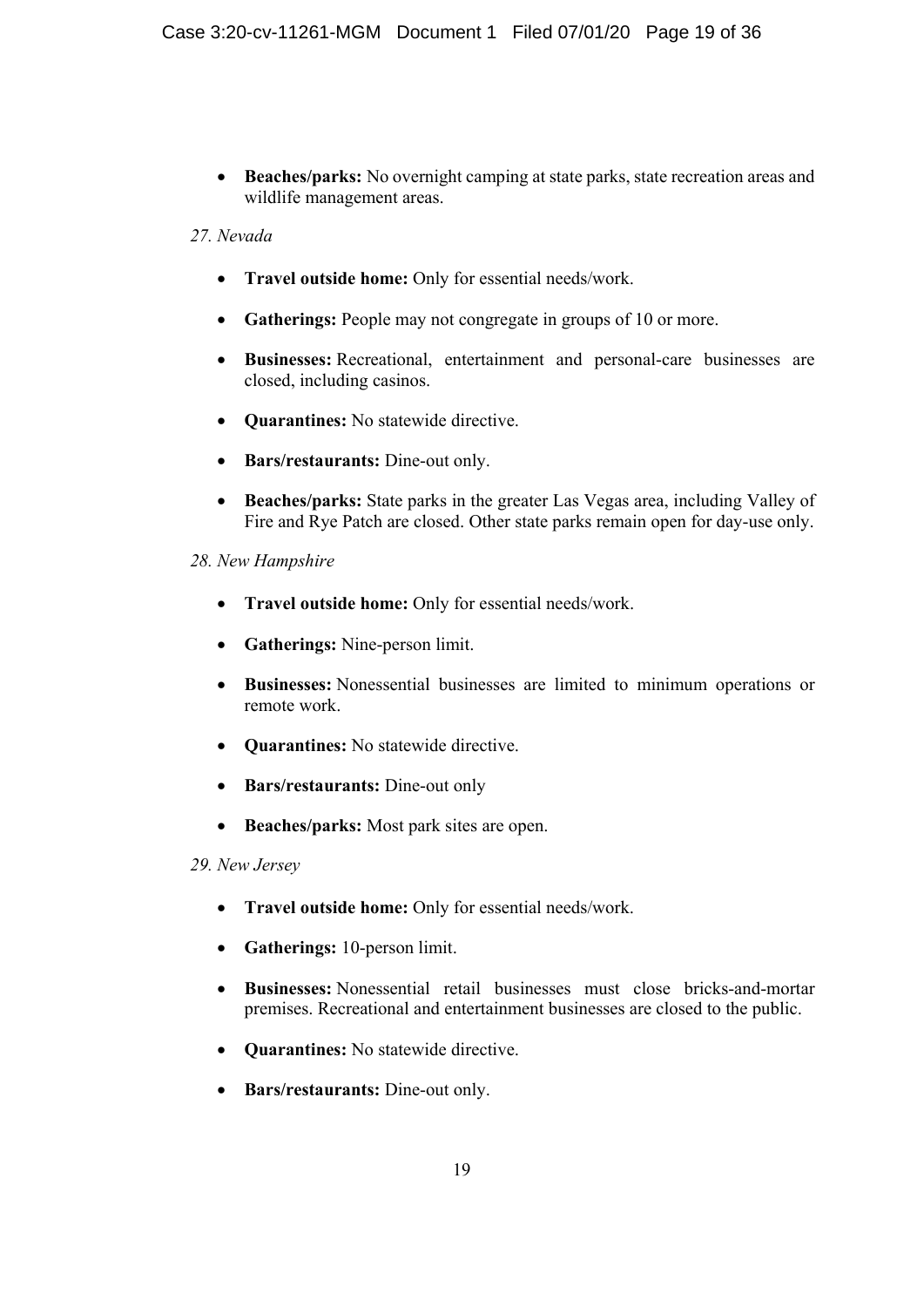**• Beaches/parks:** Some local beach closures. All state parks and forests are closed to the public.

#### *30. New Mexico*

- **Travel outside home:** Only for essential needs/work.
- Gatherings: Five-person limit in a single room or connected space outside residence.
- x **Businesses:** Nonessential businesses must suspend all in-person operations.
- x **Quarantines:** Arriving air travelers must self-quarantine for two weeks.
- **Bars/restaurants:** Dine-out only.
- **Beaches/parks:** State parks are closed.

## *31. New York*

- **• Travel outside home:** Only for essential needs/work. Individuals age 70 and older and those with compromised immune systems must stay home and limit home-visitation to immediate family members or close friends.
- x **Gatherings:** Nonessential gatherings are prohibited.
- x **Businesses:** Nonessential businesses limited to minimum operations or remote work. (Guidance)
- x **Quarantines:** No mandatory quarantine for out-of-state travelers. Mandatory quarantines for people who have been in close contact with a Covid-19 patient.
- x **Bars/restaurants:** Dine-out only.
- **•** Beaches/parks: Social distancing at state parks.

## *32. North Carolina*

- **•** Travel outside home: Only for essential needs/work.
- **Gatherings:** 10-person limit.
- x **Businesses:** Nonessential businesses are limited to minimum operations or remote work.
- **• Quarantines:** No statewide directive.
- **Bars/restaurants:** Dine-out only.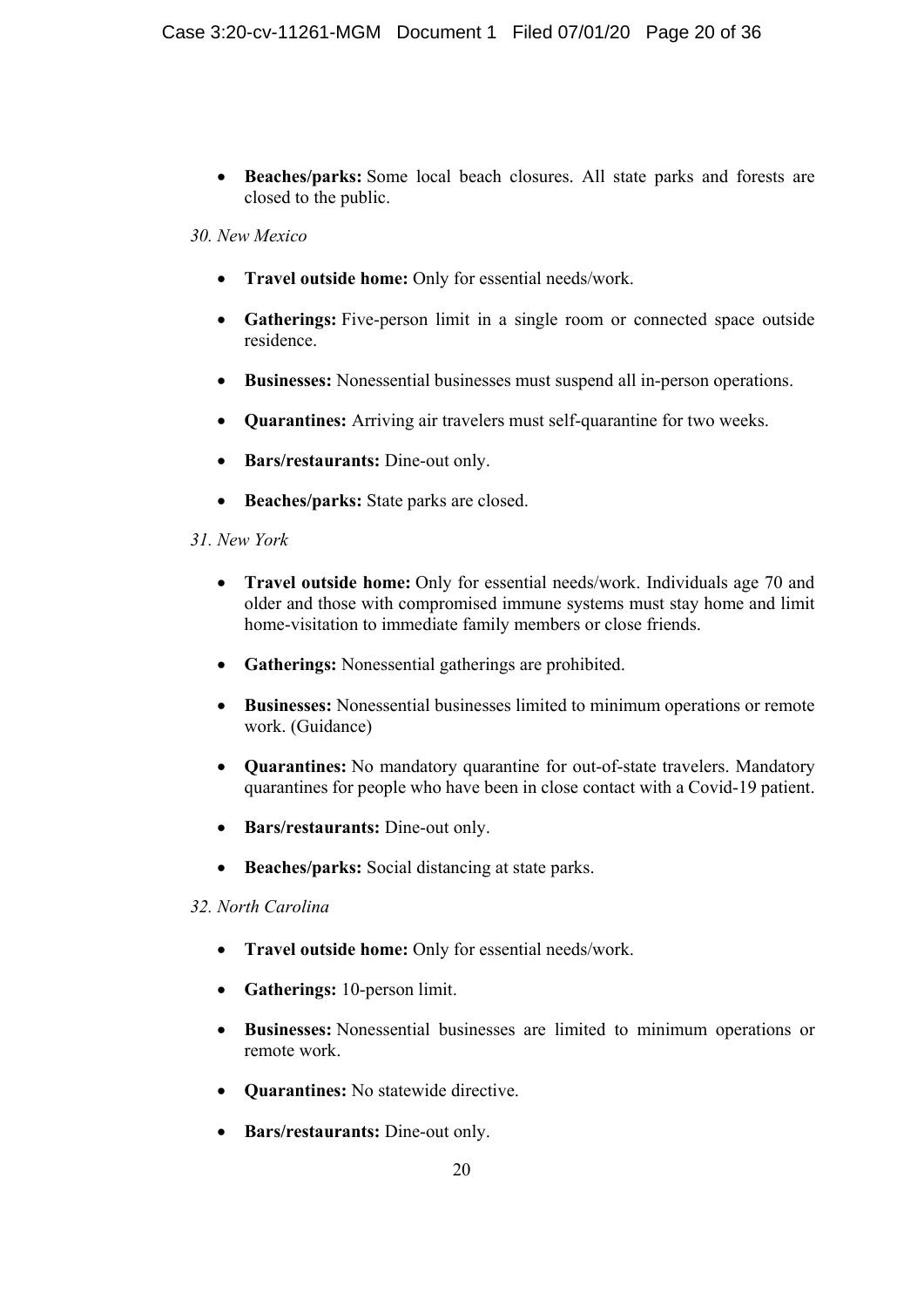**• Beaches/parks:** People may go to public parks and outdoor recreation areas unless locally restricted.

# *33. North Dakota*

- **Travel outside home:** The governor has not issued a stay-at-home order.
- **•** Gatherings: No statewide directive.
- x **Businesses:** Personal-care services and recreational facilities are closed.
- x **Quarantines:** Mandatory quarantine for residents returning from abroad or domestic travelers returning from a state with widespread community infection.
- Bars/restaurants: Dine-out only.
- **Beaches/parks:** State parks are open for day-use only.

# *34. Ohio*

- **Travel outside home:** Only for essential needs/work.
- x **Gatherings:** 10-person limit.
- x **Businesses:** Nonessential businesses and operations must cease all activities except minimum basic operations.
- x **Quarantines:** Travelers arriving in Ohio should self-quarantine for 14 days with limited exceptions.
- x **Bars/restaurants:** Dine-out only.
- x **Beaches/parks:** Wildlife areas, forests and nature preserves remain open.

# *35. Oklahoma*

- **Travel outside home:** Vulnerable individuals (older residents and those with underlying medical problems) are directed to stay home except when running essential errands or commuting to critical infrastructure jobs.
- Gatherings: 10-person limit. No visitors at nursing homes, retirement or longterm care facilities.
- **Businesses:** Nonessential businesses must suspend services.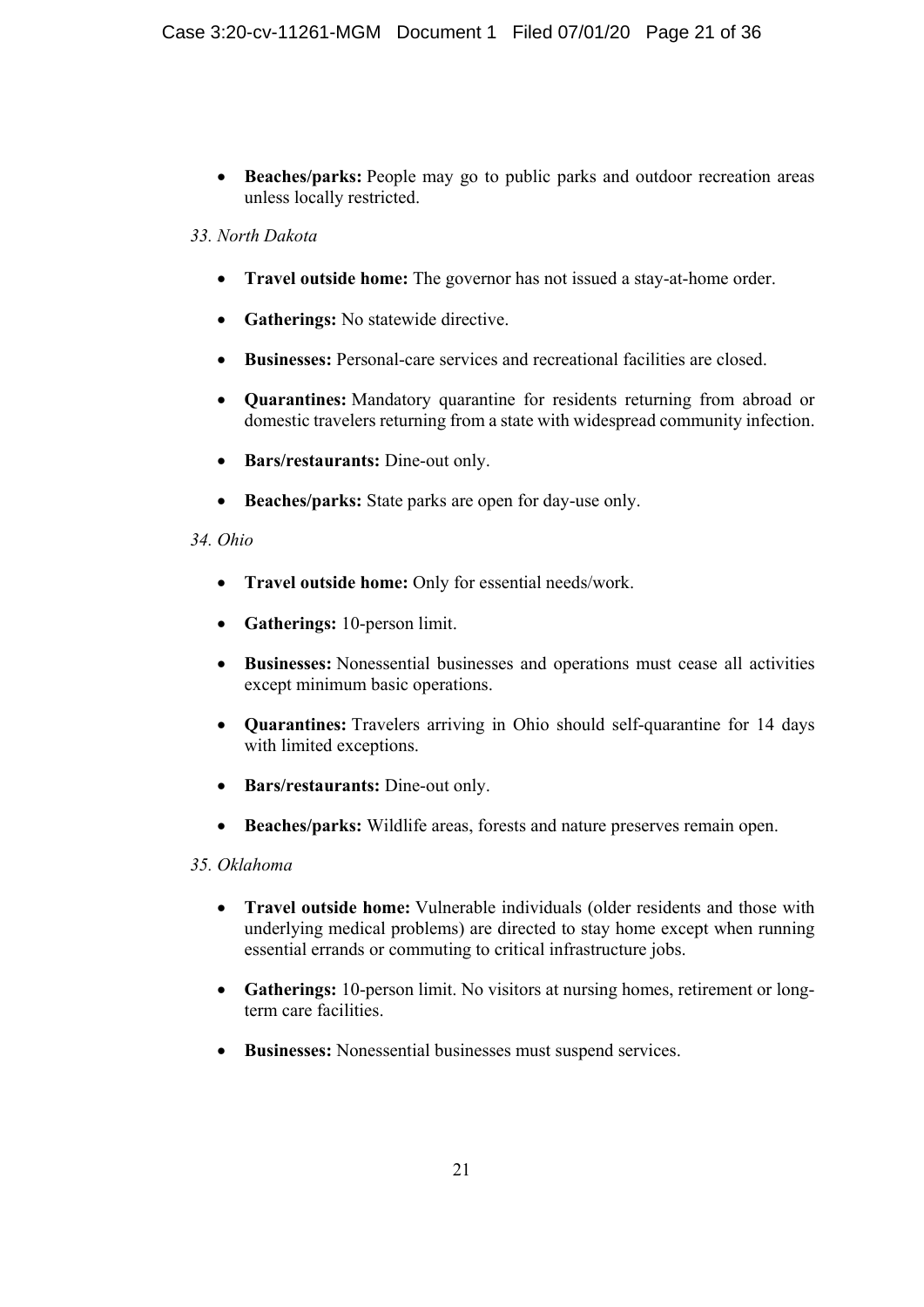- x **Quarantines:** Arriving travelers from the New York tri-state area, California, Louisiana and Washington should self-quarantine for 14 days with limited exceptions.
- x **Bars/restaurants:** Dine-out only.
- x **Beaches/parks:** Hiking trails, picnic tables, fishing areas and boat ramps are available for outdoor recreation.

# *36. Oregon*

- **Travel outside home:** Only for essential needs/work.
- Gatherings: Gatherings over 25 people are canceled statewide. Oregonians are urged to avoid gatherings of 10 people.
- x **Businesses:** Nonessential business closures.
- **Quarantines:** No statewide directive.
- x **Bars/restaurants:** Dine-out only.
- **Beaches/parks:** No daytime or overnight visitors are permitted at any state park.

## *37. Pennsylvania*

- **Travel outside home:** Only for essential needs/work.
- **Gatherings:** Gatherings are generally prohibited.
- x **Businesses:** Non-life-sustaining businesses must close or operate remotely.
- **• Quarantines:** No statewide directive.
- x **Bars/restaurants:** Dine-out only.
- **Beaches/parks:** Trails, lakes, roads and parking are limited to "passive and dispersed recreation."

## *38. Rhode Island*

- **Travel outside home:** Only for essential needs/work.
- Gatherings: Five-person limit.
- **Businesses:** Noncritical retail businesses must cease operations.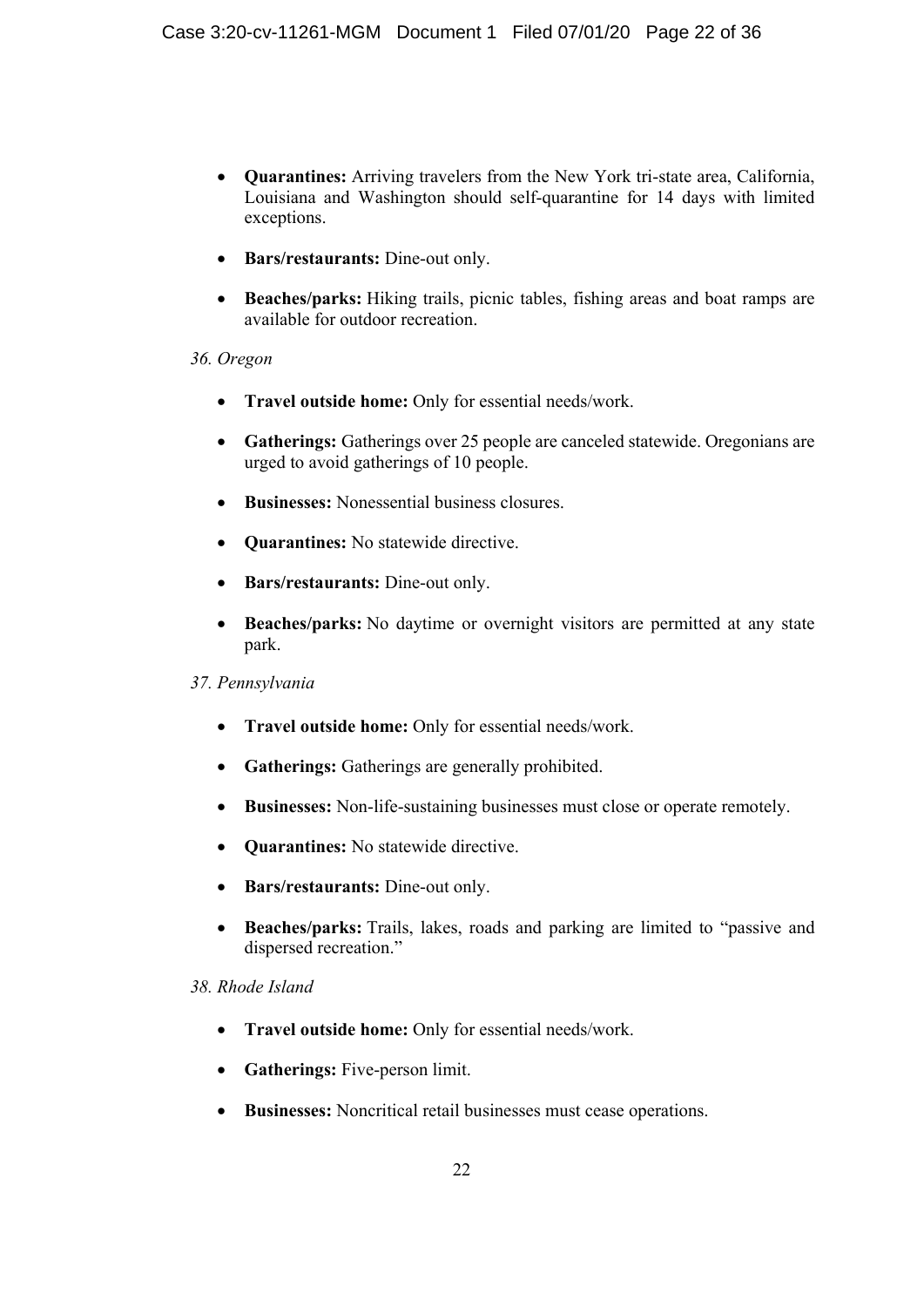- x **Quarantines:** Mandatory two-week quarantine for out-of-state visitors.
- x **Bars/restaurants:** Dine-out only.
- **Beaches/parks:** State beaches and parks are closed.

## *39. South Carolina*

- **Travel outside home:** Only for essential needs/work.
- x **Gatherings:** Gatherings of three or more are prohibited if deemed a threat to public health.
- x **Businesses:** Nonessential businesses are limited to minimum operations or remote work.
- **Quarantines:** No statewide directive.
- x **Bars/restaurants:** Dine-out only.
- **Beaches/parks:** Public beaches and access points to lakes, rivers and waterways are closed. Local restrictions on parks.

#### *40. South Dakota*

- **Travel outside home:** The governor has not issued a stay-at-home order.
- Gatherings: Unnecessary gatherings of 10 or more prohibited.
- **•** Businesses: No statewide directive
- **• Quarantines:** No statewide directive.
- **•** Bars/restaurants: No statewide directive.
- **•** Beaches/parks: No statewide directive.

## *41. Tennessee*

- **Travel outside home:** Only for essential needs/work.
- Gatherings: Social gatherings of 10 or more people prohibited.
- x **Businesses:** Nonessential businesses are limited to minimum operations or remote work.
- **•** Quarantines: No statewide directive.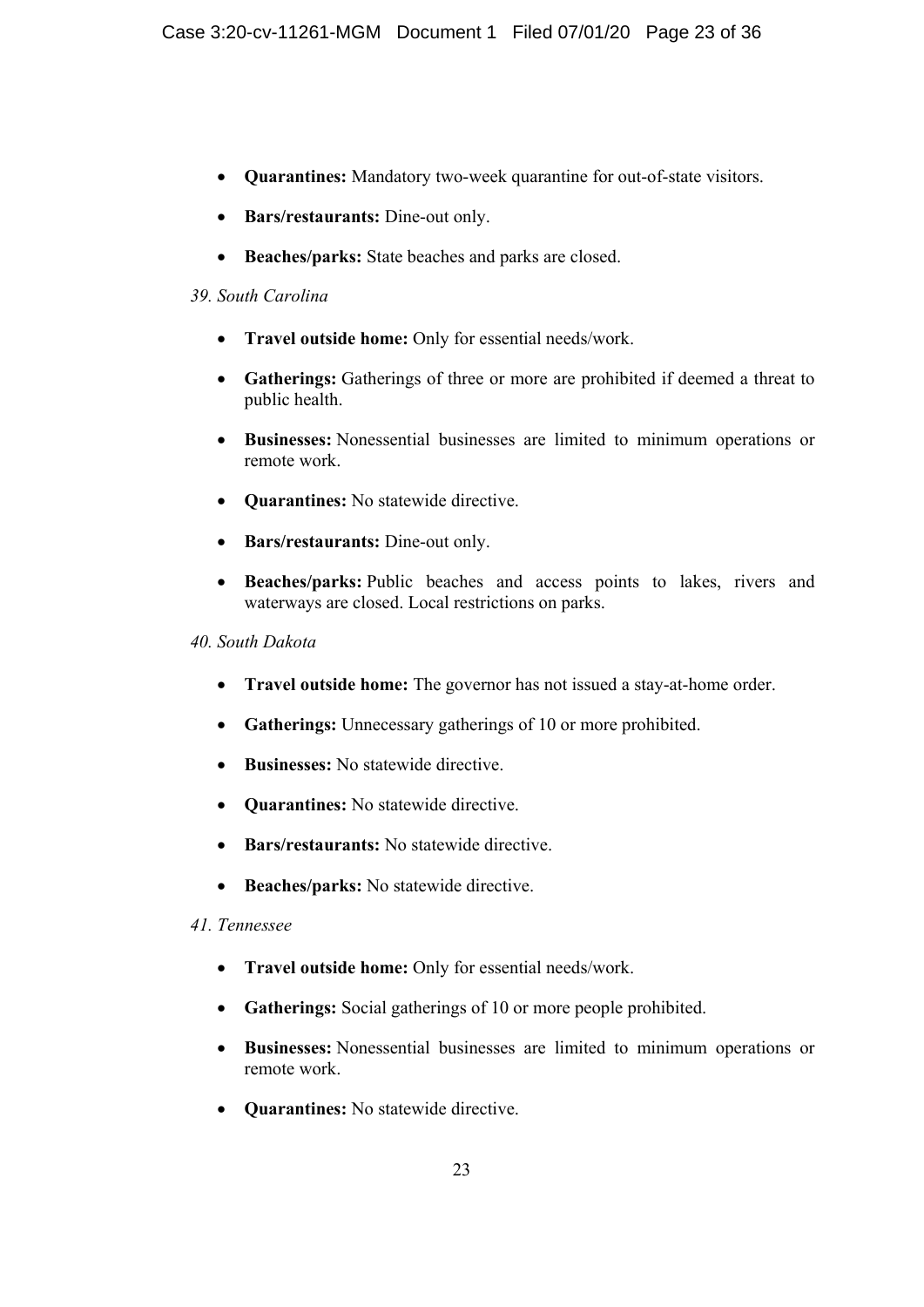- Bars/restaurants: Dine-out only.
- Beaches/parks: Most state parks have reopened for day-use only.

## *42. Texas*

- **Travel outside home:** Texans must minimize in-person contact with people who are not in the same household. (A number of major counties have more explicit stay-at-home orders.) No visits to nursing homes or long-term care facilities unless providing critical assistance.
- **Gatherings:** 10-person limit.
- **Businesses:** No eating or drinking at bars and restaurants or visits to gyms, massage establishments, tattoo studios, piercing studios and cosmetology salons.
- x **Quarantines:** Air travelers flying to Texas from New York, New Jersey, Connecticut, California, Louisiana or Washington—or Atlanta, Chicago, Detroit, Miami—must self-quarantine for 14 days.
- x **Bars/restaurants:** Dine-out only.
- x **Beaches/parks:** Many state parks remain open. Some beaches are closed or limited to restricted activities.

## *43. Utah*

- **Travel outside home:** High-risk individuals (older residents and those with serious underlying medical conditions) may leave only for essential needs/work. Others must stay home whenever possible.
- Gatherings: 10-person limit recommended.
- x **Businesses:** Businesses must minimize face-to-face contact with high-risk employees.
- **Quarantines:** Two-week quarantine after traveling out of state or exposed to a person with Covid-19 symptoms.
- x **Bars/restaurants:** Dine-out only.
- **Beaches/parks:** State parks open to all visitors, except parks under local health order restrictions.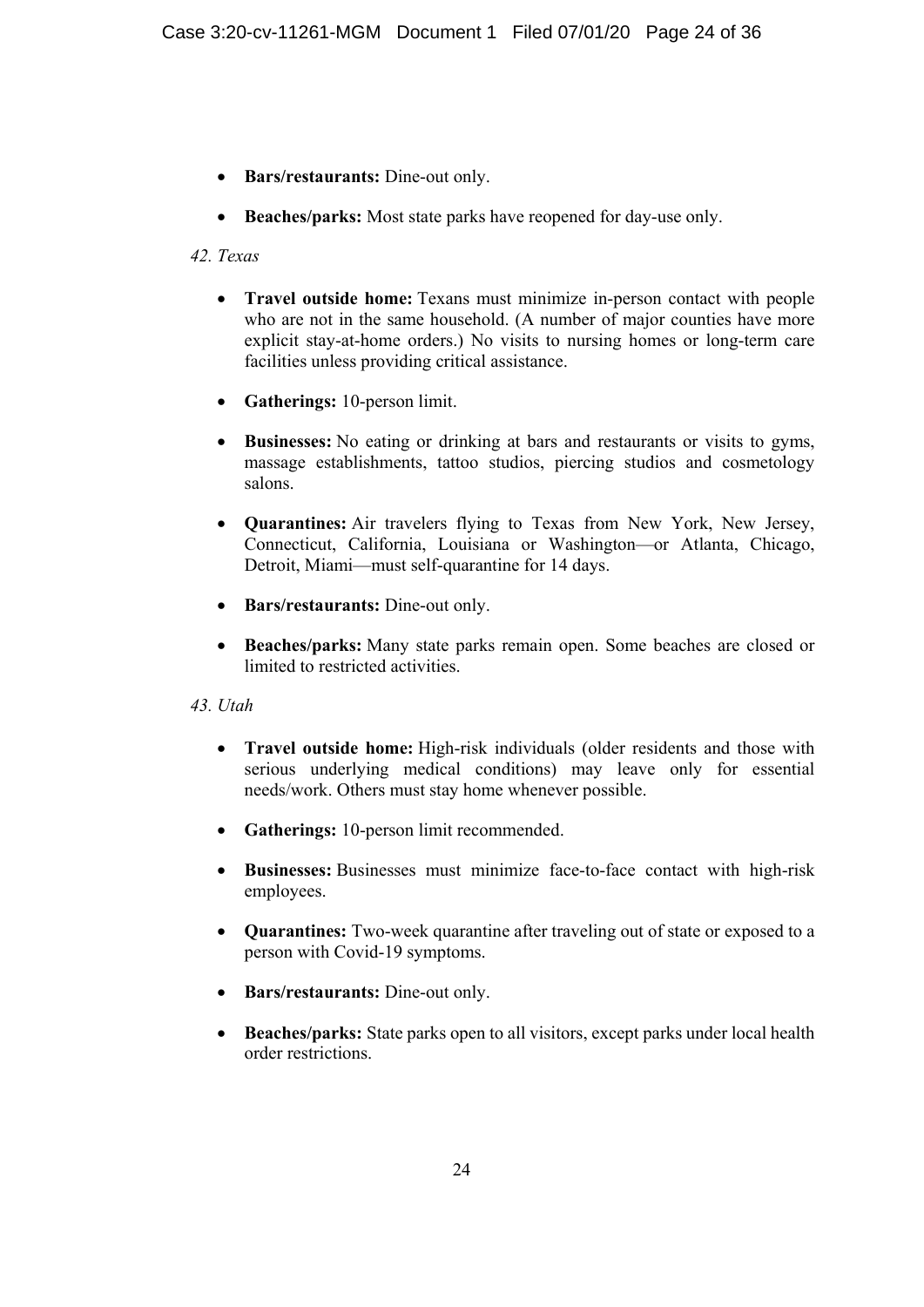# *44. Vermont*

- **Travel outside home:** Only for essential needs/work.
- **Gatherings:** Nonessential gatherings are limited to 10 people.
- x **Businesses:** Nonessential businesses are limited to minimum operations or remote work.
- **Quarantines:** Visitors must self-quarantine for two weeks unless traveling for an essential purpose.
- x **Bars/restaurants:** Dine-out only.
- **Beaches/parks:** RV parks and campgrounds are closed with emergency shelter exceptions

# *45. Virginia*

- **Travel outside home:** Only for essential needs/work.
- **Gatherings:** 10-person limit.
- **Businesses:** Recreation and entertainment businesses must close.
- **Ouarantines:** No statewide directive.
- **Bars/restaurants:** Dine-out only.
- **Beaches/parks:** Beaches are closed except for fishing and exercising. State parks are open for day-use activities. Campgrounds are closed.

## *46. Washington*

- **Travel outside home:** Only for essential needs/work.
- x **Gatherings:** All gatherings of people for social, spiritual and recreational purposes are prohibited.
- x **Businesses:** Nonessential businesses are limited to minimum operations or remote work.
- **Ouarantines:** No statewide directive.
- **Bars/restaurants:** Dine-out only.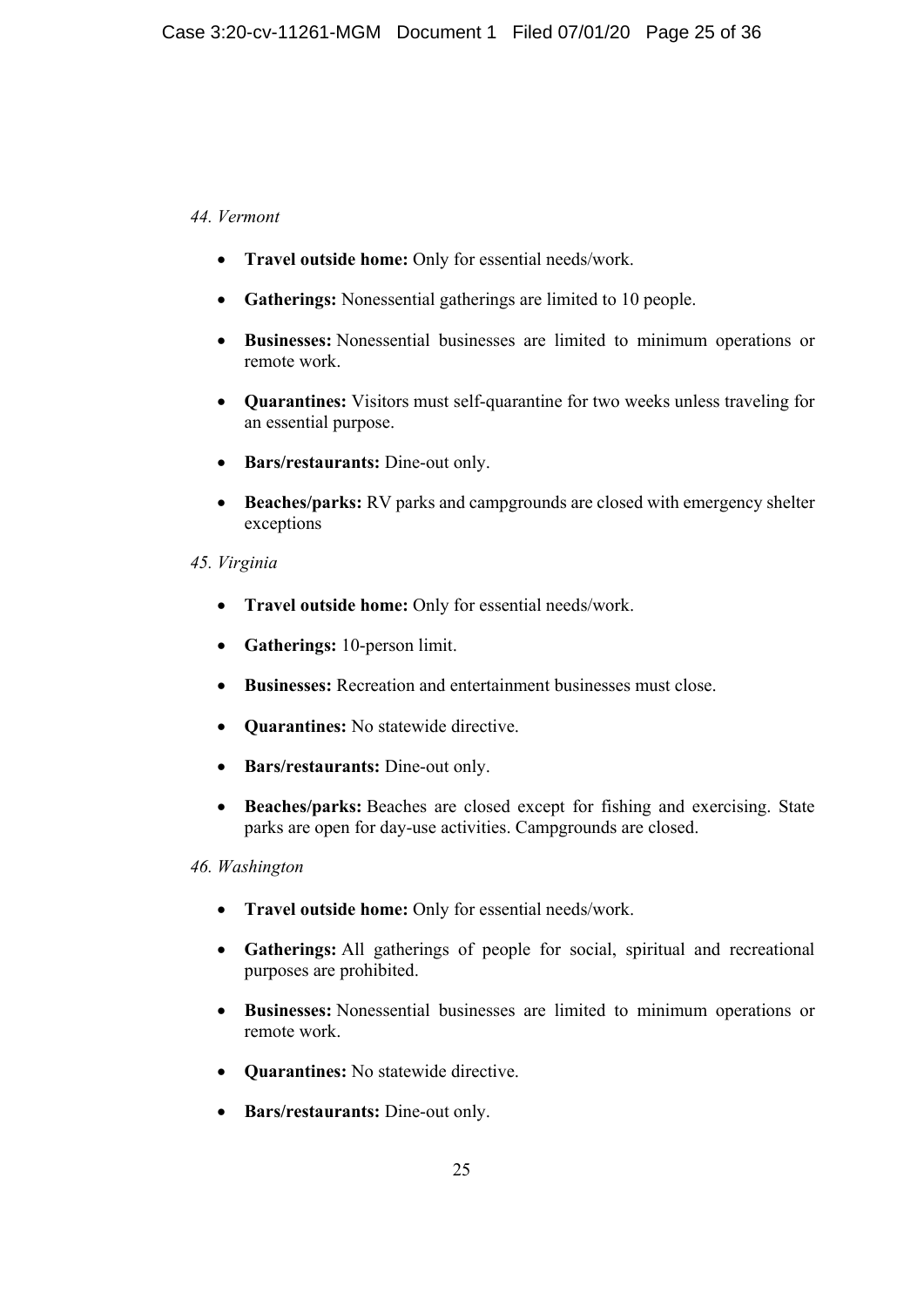**• Beaches/parks:** State parks and recreational fisheries are closed.

## *47. West Virginia*

- **Travel outside home:** Only for essential needs/work.
- Gatherings: Five-person limit with some exceptions.
- x **Businesses:** Nonessential businesses are limited to minimum operations or remote work.
- x **Quarantines:** Two-week mandatory quarantines for people traveling into West Virginia from areas of substantial community spread of Covid-19.
- Bars/restaurants: Dine-out only.
- **Beaches/parks:** Park lodges, cabins and campgrounds are closed.

# *48. Wisconsin*

- **•** Travel outside home: Only for essential needs/work.
- x **Gatherings:** All public and private gatherings are prohibited with limited exceptions.
- x **Businesses:** Nonessential businesses are limited to minimum operations or remote work.
- x **Quarantines:** No mandatory quarantine for out-of-state travelers. Selfquarantine recommended for out-of-state travelers.
- x **Bars/restaurants:** Dine-out only.
- x **Beaches/parks:** Many state parks are closed. Campgrounds are closed.

## *49. Wyoming*

- **Travel outside home:** Residents urged but not required to stay home whenever possible.
- **Gatherings:** Limited to nine people.
- x **Businesses:** Theaters, bars, museums, gyms, nightclubs and other public places are closed.
- x **Quarantines:** People traveling to Wyoming for nonwork purposes must selfquarantine for 14 days.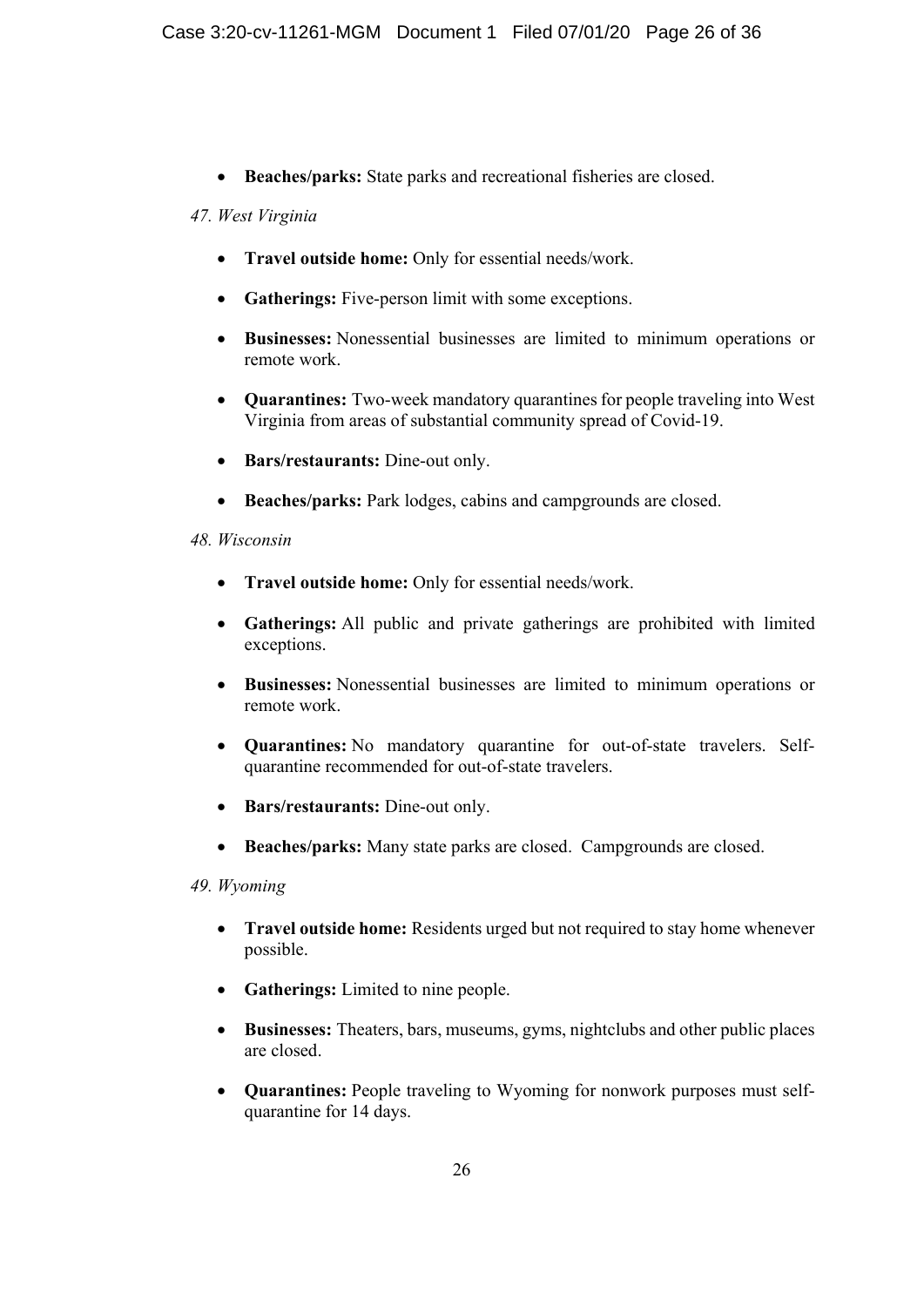- Bars/restaurants: Dine-out only.
- **Beaches/parks:** No statewide directive.
- 51. Further, on April 10, 2020 President Trump indicated his support insurance

coverage for business loss like that suffered by Plaintiff and the proposed Class:

REPORTER: Mr. President may I ask you about credit and debt as well. Many American individuals, families, have had to tap their credit cards during this period of time. And businesses have had to draw down their credit lines. Are you concerned Mr. President that that may hobble the U.S. economy, all of that debt number one? And number two, would you suggest to credit card companies to reduce their fees during this time?

PRESIDENT TRUMP: Well it's something that we've already suggested, we're talking to them. *Business interruption insurance*, I'd like to see these insurance companies—you know you have people that have paid. When I was in private I had business interruption. When my business was interrupted through a hurricane or whatever it may be, I'd have business where I had it, I did not always have it, sometimes I had it, sometimes, I had a lot of different companies. *But if I had it I'd expect to be paid*. You have people. I speak mostly to the restaurateurs, where they have a restaurant, they've been paying for 25, 30, 35 years, business interruption. They've never needed it. All of a sudden they need it. And I'm very good at reading language. I did very well in these subjects, OK. And I do not see the word pandemic mentioned. Now in some cases it is, it's an exclusion. But in a lot of cases I do not see it. I do not see it referenced. And they do not want to pay up. I would like to see the insurance companies pay if they need to pay, if it's fair. And they know what's fair, and I know what's fair, I can tell you very quickly. But business interruption insurance, that's getting a lot money to a lot of people. And they've been paying for years, sometimes they just started paying, but you have people that have never asked for business interruption insurance, and they've been paying a lot of money for a lot of years for the privilege of having it, and then when they finally need it, the insurance company says 'we're not going to give it.' We ca not let that happen.

https://youtu.be/cMeG5C9TjU (last visited on April 17, 2020) (emphasis added).

- 52. The President is articulating a few core points:
	- a. Business interruption is a common type of insurance.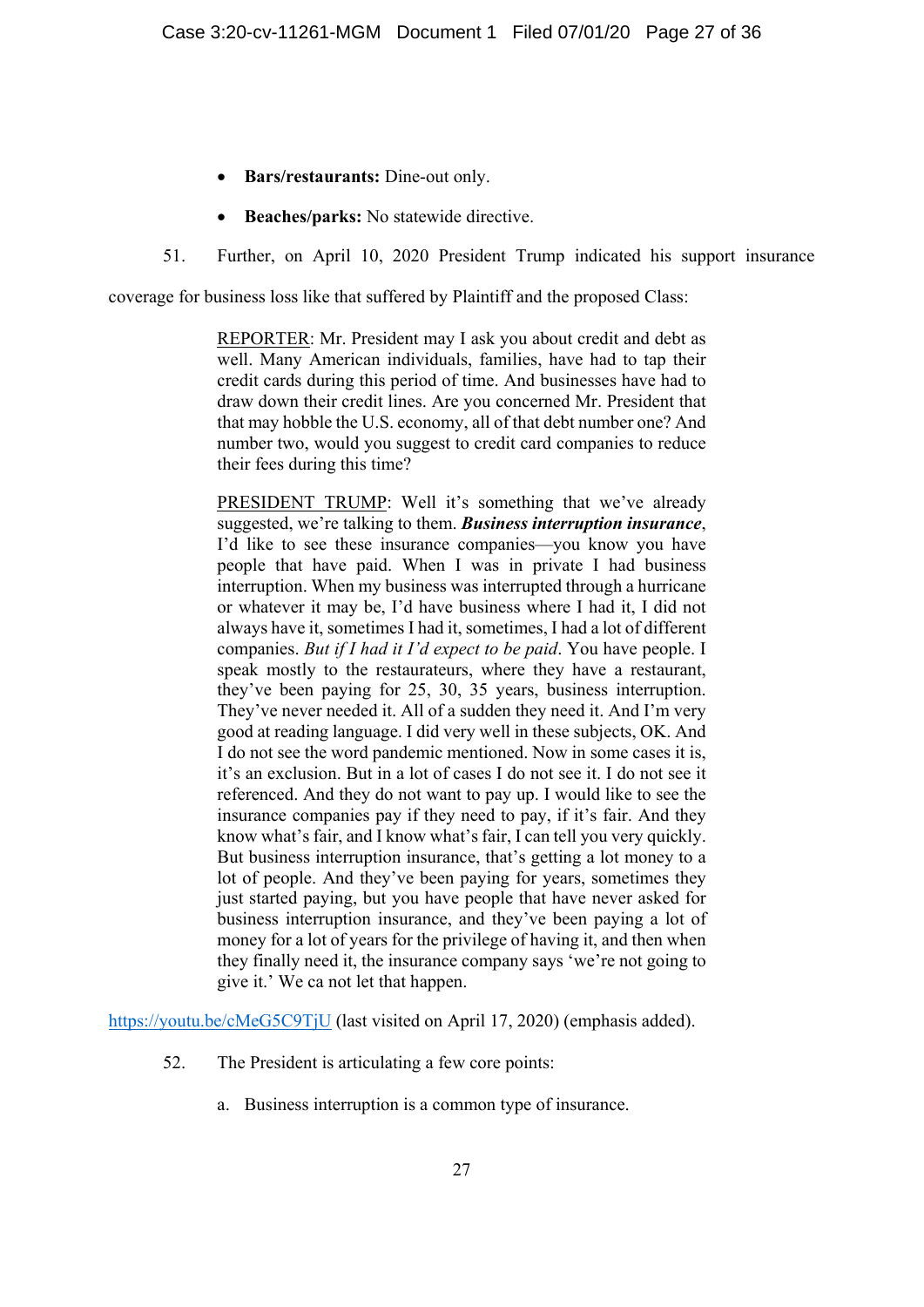- b. Businesses pay in premiums for this coverage and should reasonably expect they'll receive the benefit of the coverage.
- c. The COVID-19 pandemic should be covered unless there is a specific exclusion for pandemics.
- d. If insurers deny business loss coverage due to the COVID-19 pandemic, they would be acting in bad faith.

53. The Civil Authority Orders and proclamations referenced herein, as they relate to the closure of all "non-life- sustaining businesses," evidence an awareness on the part of both state and local governments that COVID-19 causes damage to property. This is particularly true for businesses such as Plaintiff's, where customer or client interaction and personal contact results in a heightened risk of the property becoming contaminated.

#### **IV. Impact on Plaintiff and the Class**

54. As a result of the Civil Authority Orders referenced herein, Plaintiff's business has been closed to the public.

55. Plaintiff's business loss occurred when the State of Massachusetts Civil Authorities declared a State of Emergency on March 10, 2020. Plaintiff suffered further when the Massachusetts Civil Authorities required all businesses to cease non-essential operations on March 23, 2020. Plaintiff was able to reopen at 50% capacity on May 26, 2020.

56. Prior to March 10, 2020, Plaintiff was opened to all customers who desired haircuts and salon treatments.

57. As a consequence of the Orders, Plaintiff could not use its property for its intended purpose. Therefore, the novel coronavirus has caused "direct physical loss of or damage to" Plaintiff's property insured under the Policy.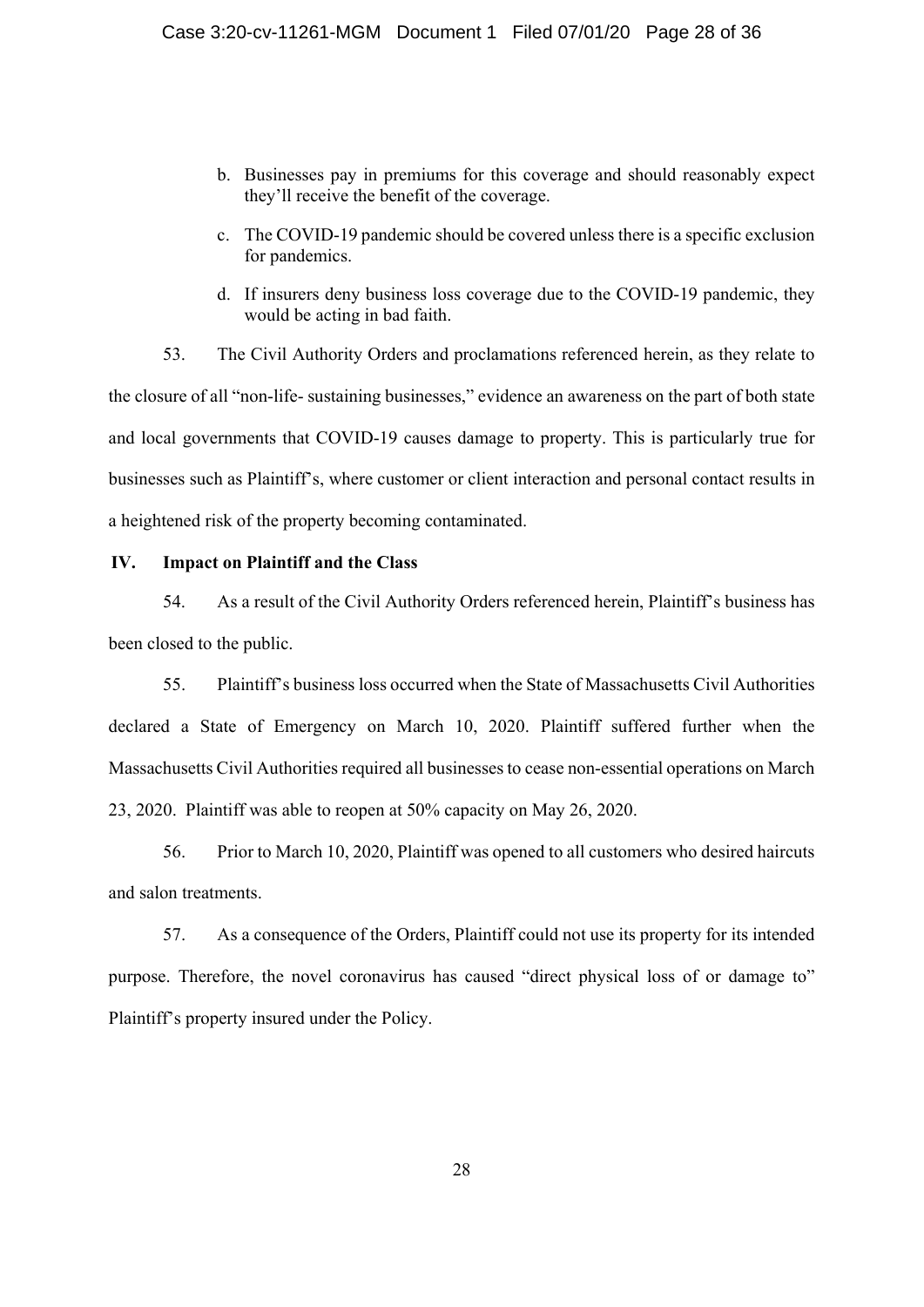#### Case 3:20-cv-11261-MGM Document 1 Filed 07/01/20 Page 29 of 36

58. Plaintiff's business is highly susceptible to rapid person-to-person transmission of the virus, and vice-versa, because the activities of the customers and the staff require them to work in close proximity to the property.

59. The virus is physically impacting the Insured Property. Any effort by Defendants to deny that reality that the virus cause physical loss and damage would constitute a false and potentially fraudulent misrepresentation that could endanger Plaintiff and the public.

60. Plaintiff's salon is highly susceptible to contamination and damage, from, among other things, the rapid person-to-person and person-to-property contamination as COVID-19 is carried into the Insured Property from the surrounding area and other contaminated and damaged premises.

61. Because of the nature of COVID-19 as described above, relating to its persistence in locations and the prospect of causing asymptomatic responses in some people, the risk of infection to persons is not only high, but could cause persons with asymptomatic responses to then come into contact with others who would not be so fortunate as to suffer merely an asymptomatic response, and instead suffer serious illness.

62. The Civil Authority Orders entered by the state and local government were in the exercise of authority to protect the public and minimize the risk of spread of disease.

63. Even with the entry of these Civil Authority Orders there remained physical impact not only in and within Plaintiff's business property but in and around the surrounding location of Plaintiff's business property in light of COVID-19 presence not being detectable other than through microscopic means, and occurrence of illness.

29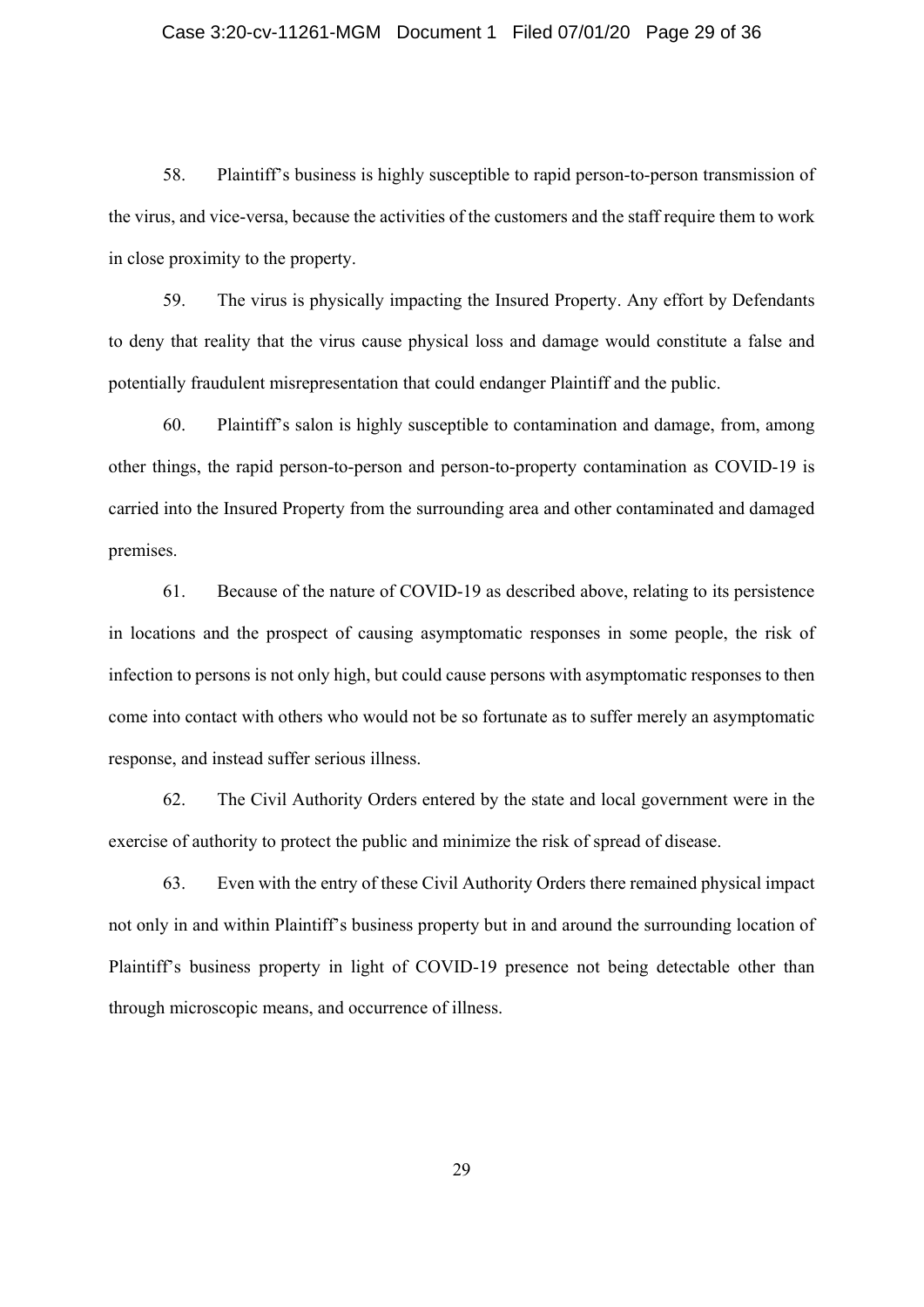#### Case 3:20-cv-11261-MGM Document 1 Filed 07/01/20 Page 30 of 36

64. The entry of the Civil Authority Orders to mitigate health risks to the public by attempting to prevent COVID-19 contamination, through the closing businesses and ordering persons to stay at home resulted in a physical impact on Plaintiff's business and Insured Property.

65. Plaintiff specifically sought coverage for business interruption losses and extended expenses and paid premiums for such coverage and with an expectation that the Policy Plaintiff purchased provided such coverage, with no disclosures to the contrary being made to Plaintiff by Defendants or their agents.

66. Plaintiff had no choice but to comply with the Civil Authority Orders, for failure to do so would have exposed Plaintiff and her business to fines and sanctions. Plaintiff's compliance with mandates resulted in Plaintiff suffering business losses, business interruption and extended expenses of the nature of the Policy covers and for which Plaintiff's reasonable expectations were that coverage existed in exchange for the premiums paid.

67. A declaratory judgment determining that the insureds are entitled to business loss coverage under the Policy is necessary to prevent Plaintiff and Class members from being left without bargained-for insurance coverage required to ensure the survival of their hair salons due to the Civil Authorities' response to the COVID-19 pandemic. As a result of these Civil Authority Orders, Plaintiff and Class members have incurred, and continue to incur, among other things, a substantial loss of business income and additional expenses, which losses are covered under the terms of Defendants' insurance policies.

#### **CLASS ALLEGATIONS**

68. Plaintiff brings this action pursuant to Federal Rules of Civil Procedure 23(b)(2) on behalf of the following Class:

> All Salons that have suffered business interruption and lost income as a result of Civil Authority Orders issued in response to the COVID-19 pandemic.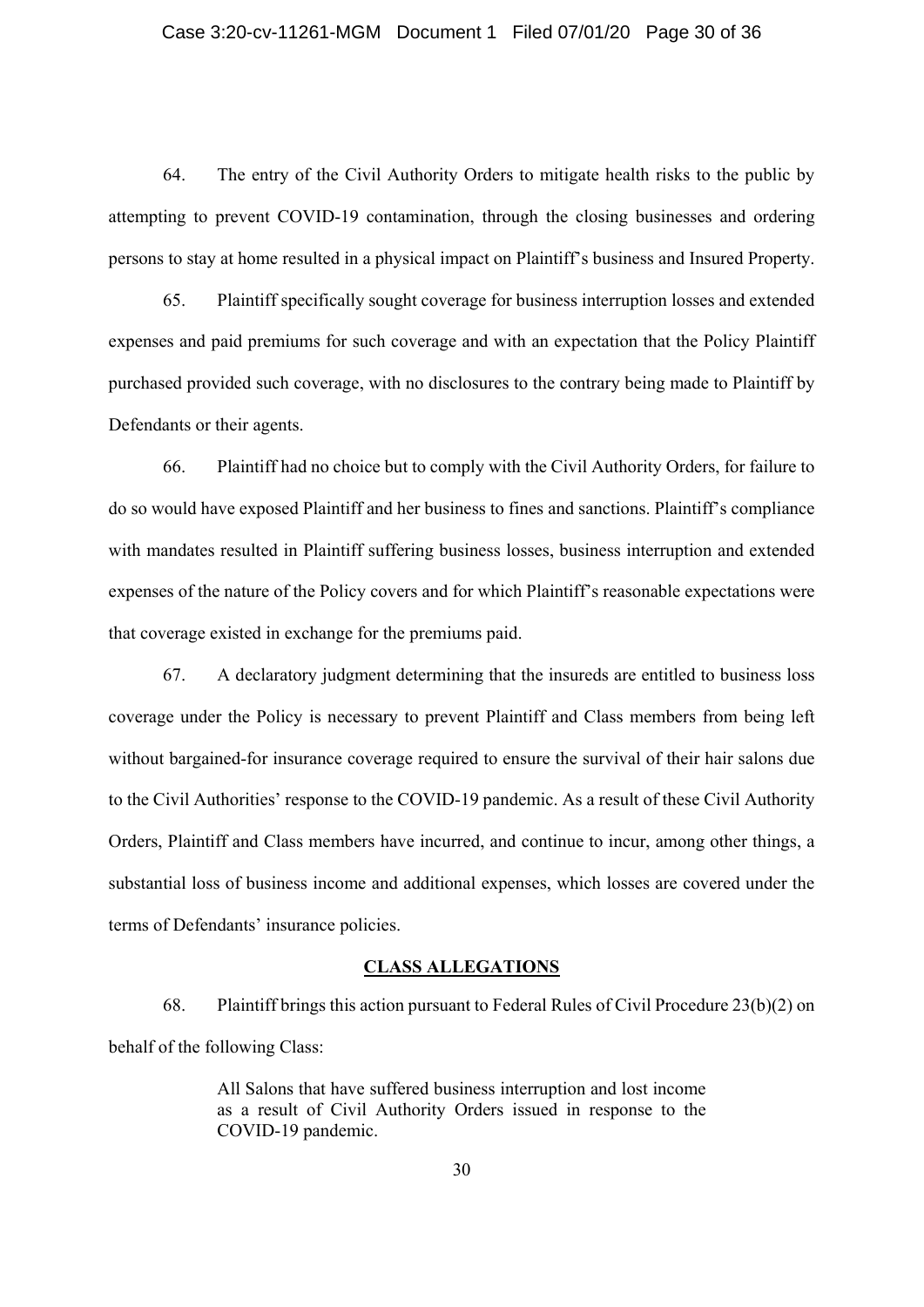#### Case 3:20-cv-11261-MGM Document 1 Filed 07/01/20 Page 31 of 36

69. Upon information and belief, Defendants do not cover business interruption services for all salons in contravention to the uniform language contained in the insurance policies it has issued to salons.

70. The exact number of the Class members is unknown as such information is in exclusive control of Defendants. However, due to the nature and commerce involved, Plaintiff believes the Class consists of hundreds of insureds nationwide, making joinder of the Class members impractical.

71. Common questions of law and fact affect the right of each Class member. Plaintiff is seeking Declaratory Relief for all Class members who run salons with similar polices to Plaintiff. Declaratory relief will permit adjudication of the rights of all parties as to whether Defendants' policies provide coverage for business interruptions losses the Class has suffered as a result of Civil Authority Orders.

72. Common questions of law and fact that affect the Class members include, but are not limited to:

- a. Whether Defendants are legally obligated to pay for business interruption as a result of Civil Authority Orders issued in response to the COVID-19 pandemic;
- b. Whether Plaintiff and Class members have suffered "property damages" in accordance with the terms and conditions of Defendants' business interruption insurance policies;
- c. Whether Plaintiff and Class members are excluded from coverage for losses they suffered due to the Civil Authority Orders as a result of the Virus or Bacterial exclusions contained in Defendants' insurance policies;
- d. Whether Defendants are justified in denying Plaintiff and Class members' claims.

73. The claims and defenses of Plaintiff, as a representative plaintiff, are typical of the claims and defenses of the Class because Defendants wrongfully denied that their policy covers claims to Plaintiff and the Class members.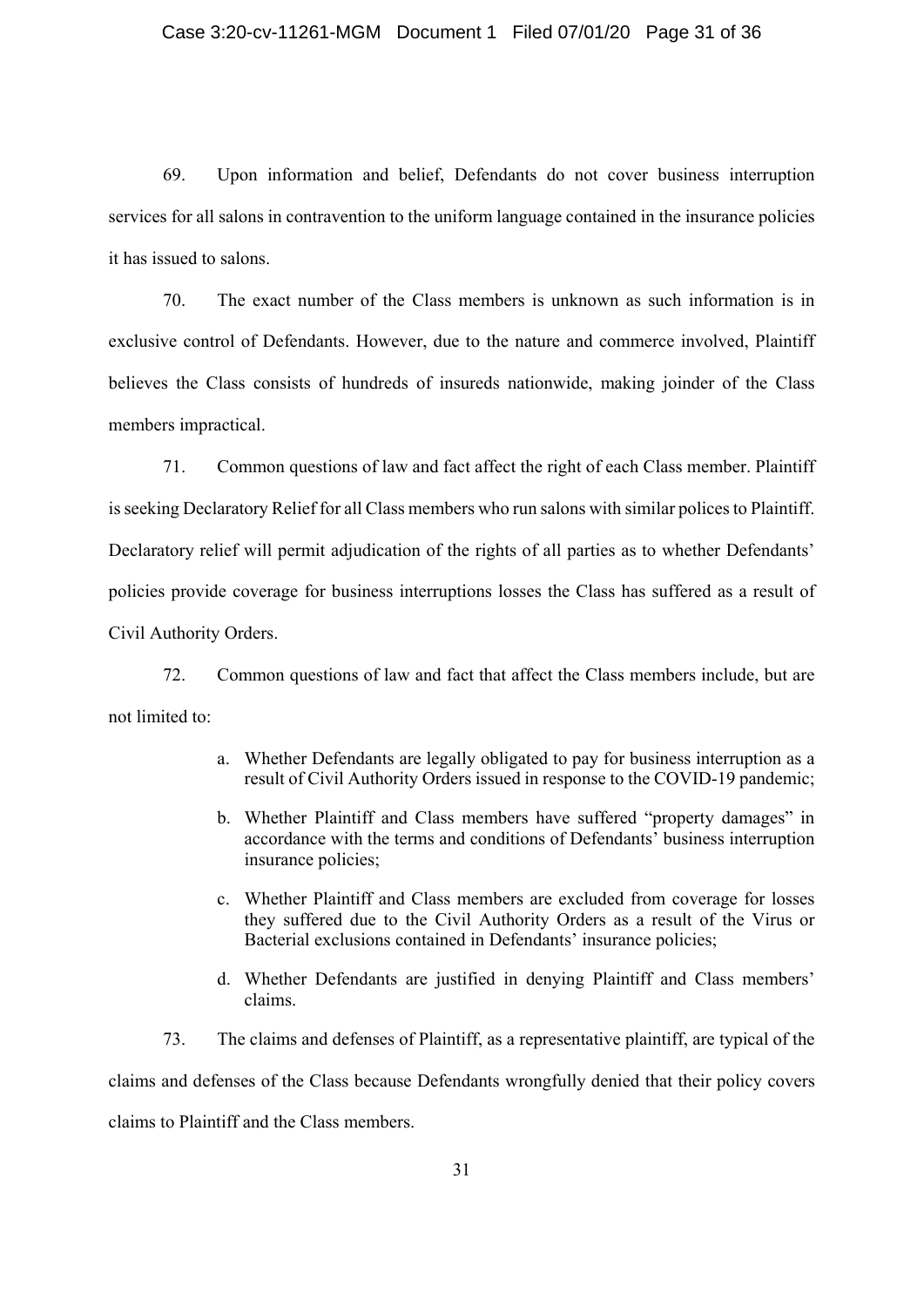74. Plaintiff, as a representative plaintiff, will fairly and adequately assert and protect

the interests of the Class.

- a. Plaintiff has hired attorneys who are experienced in prosecuting class actions and will adequately represent the interests of the Class; and
- b. Plaintiff has no conflict of interest that will interfere with the maintenance of a class action.
- 75. A class action provides a fair and efficient method for adjudication of the

controversy for the following reasons:

- a. Prosecution of separate actions by individual Class members would create a risk of inconsistent and varying results against Defendants when confronted with incompatible standards of conduct; and
- b. Adjudications with respect to individual Class members could, as a practical matter, be dispositive of any interest of other members not parties to such adjudications and substantially impair their ability to protect their interests.
- 76. Defendants have taken steps to discourage the Class from submitting claims under

their policies. Defendants sent a uniform letter to all Class members advising them that they do not have a claim under the terms of their policy. For this reason, Declaratory relief for the entire class is appropriate and necessary.

#### **CAUSE OF ACTION**

#### **DECLARATORY RELIEF**

77. Plaintiff re-alleges and incorporates by reference into this cause of action each and every allegation set forth in each and every paragraph of this Complaint.

78. The Declaratory Judgment Act, 28 U.S.C. § 2201(a), provides that in "a case of actual controversy within its jurisdiction . . . any court of the United States . . . may declare the rights and other legal relations of any interested party seeking such declaration, whether or not further relief is or could be sought." 28 U.S.C. § 2201(a).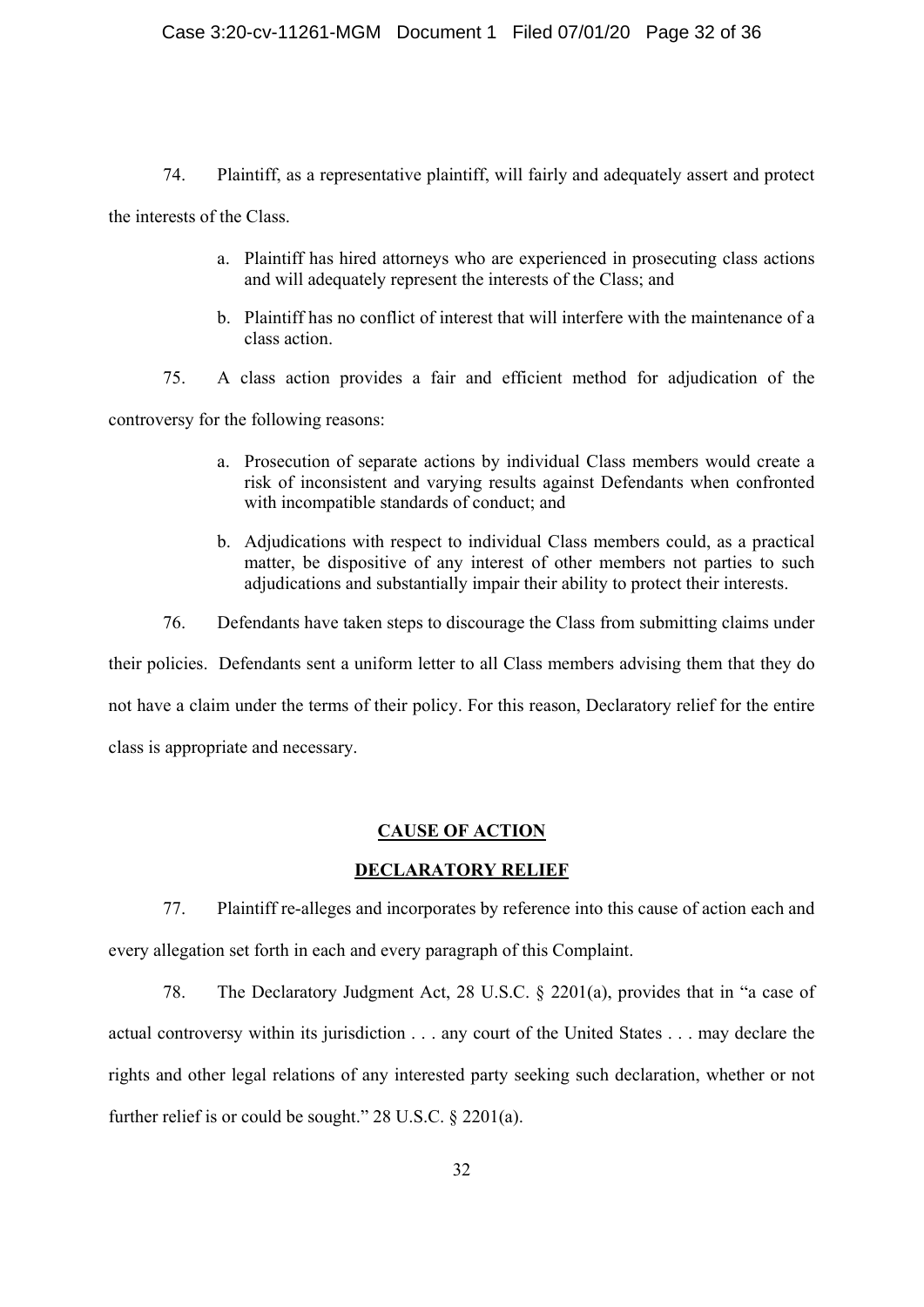79. An actual controversy has arisen between Plaintiff and the Defendants as to the

rights, duties, responsibilities and obligations of the parties under the terms of the Policy in that

Plaintiff contends and, on information and belief, the Defendants dispute and deny that:

- a. The Civil Authorities' Orders constitute a prohibition of access to Plaintiff's Insured Property;
- b. The prohibition of access by the Orders has specifically prohibited access as defined in the Policy;
- c. The Policy's Exclusion of Loss Due to Virus or Bacteria does not apply to the business losses incurred by Plaintiff here that are proximately caused by the Civil Authority Orders issued in response to the COVID-19 pandemic;
- d. The Civil Authorities' Orders trigger coverage under the terms of the Policy;
- e. The Policy provides coverage to Plaintiff for any current and future civil authority closures of its businesses in Massachusetts due to physical loss\or damage directly or indirectly from the COVID-19 pandemic under the Civil Authority coverage parameters; and
- f. The Policy provides business income coverage in the event that the COVID-19 pandemic directly or indirectly causes a loss or damage at the insured premises or immediate area of the Insured Properties.
- 80. Resolution of the duties, responsibilities and obligation of the parties is necessary

as no adequate remedy at law exists and a declaration of the Court is needed to resolve the dispute and controversy.

81. Plaintiff seeks a Declaratory Judgment to determine whether the Orders constitute

a prohibition of access to Plaintiff's Insured Property as Civil Authority as defined in the Policy.

82. Plaintiff further seeks a Declaratory Judgment to affirm that the Civil Authority Orders trigger coverage.

83. Plaintiff further seeks a Declaratory Judgment to affirm that Defendants' Policies

provide coverage to Plaintiff and the Class for any current and future business personal property

losses, loss of business income, and extended special business income losses as a result of Civil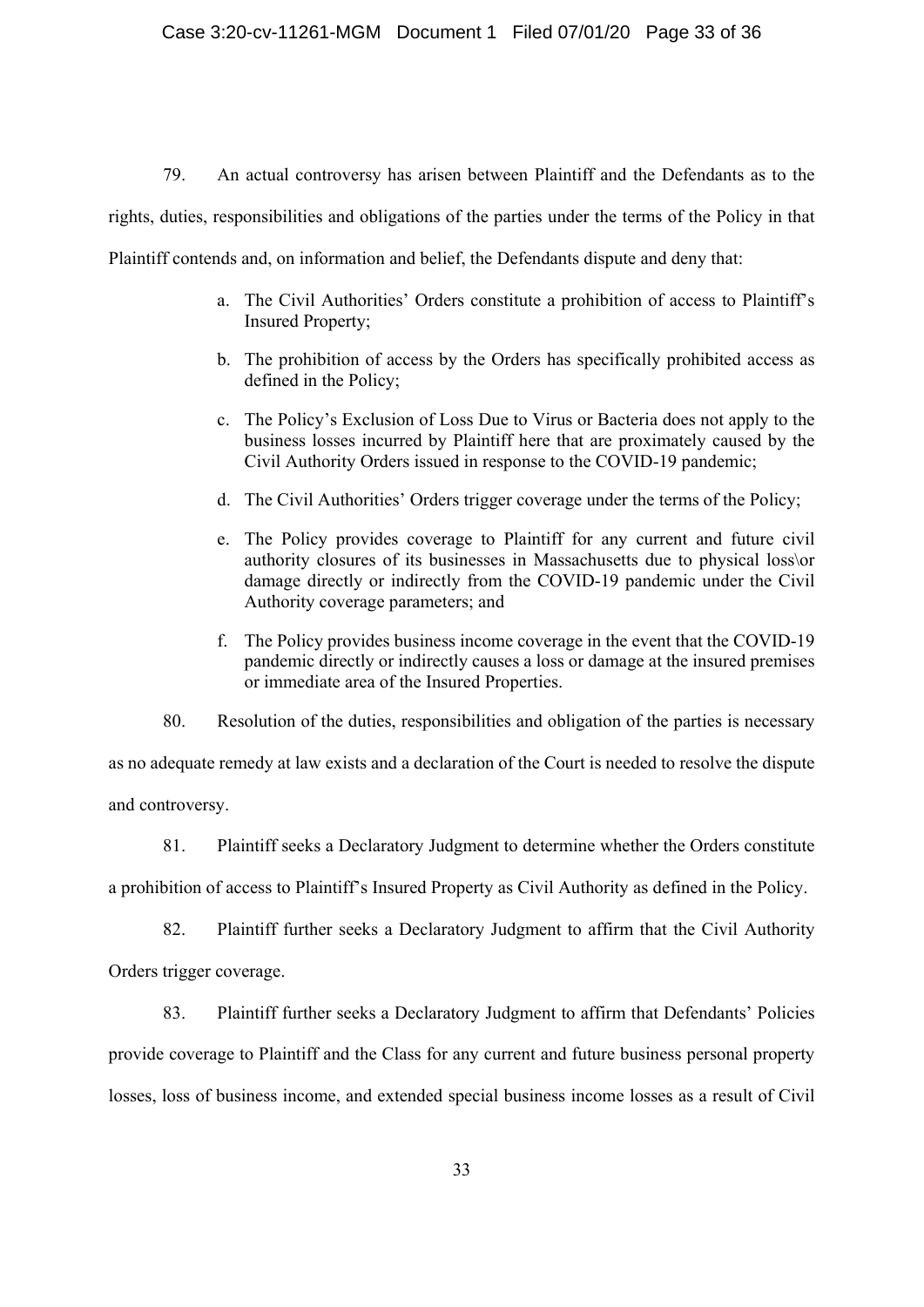Authority orders affecting the operation of their salon business properties due to physical loss or

damage caused by the COVID-19 pandemic.

#### **PRAYER FOR RELIEF**

WHEREFORE, Plaintiff herein prays as follows:

- a. For a declaration that the Civil Authorities Orders constitute an insured impairment on the operation of Plaintiff's Insured business Property.
- b. To certify the proposed Class under Rule 23(b)(2).
- c. To direct notice to the Class under Rules 23.
- d. For a declaration that the Civil Authorities' Orders constitute the type of restriction on business operations that is defined in the Policy.
- e. For a declaration that the Civil Authorities' Orders trigger coverage under the Policy.
- f. For a declaration that the Policy provides coverage to Plaintiff for any current, future and continued Civil Authority closures of its businesses due to physical loss or damage directly or indirectly from the COVID-19 pandemic under the Policy's Civil Authority coverage parameters.
- g. For a declaration that the Policy provides business income coverage in the event that COVID-19 has directly or indirectly caused a loss or damage at the Plaintiff's Insured Properties or the immediate area of the Plaintiff's Insured Properties.
- h. For such other relief as the Court may deem proper.

## **TRIAL BY JURY IS DEMANDED**

Plaintiff hereby demands trial by jury.

Dated: June 29, 2020 Respectfully submitted,

*/s/ Anthony Tarricone*  Anthony Tarricone, BBO #492480 Michael D. Lurie, BBO #553024 **KREINDLER & KREINDLER LLP**  855 Boylston Street, Suite 1101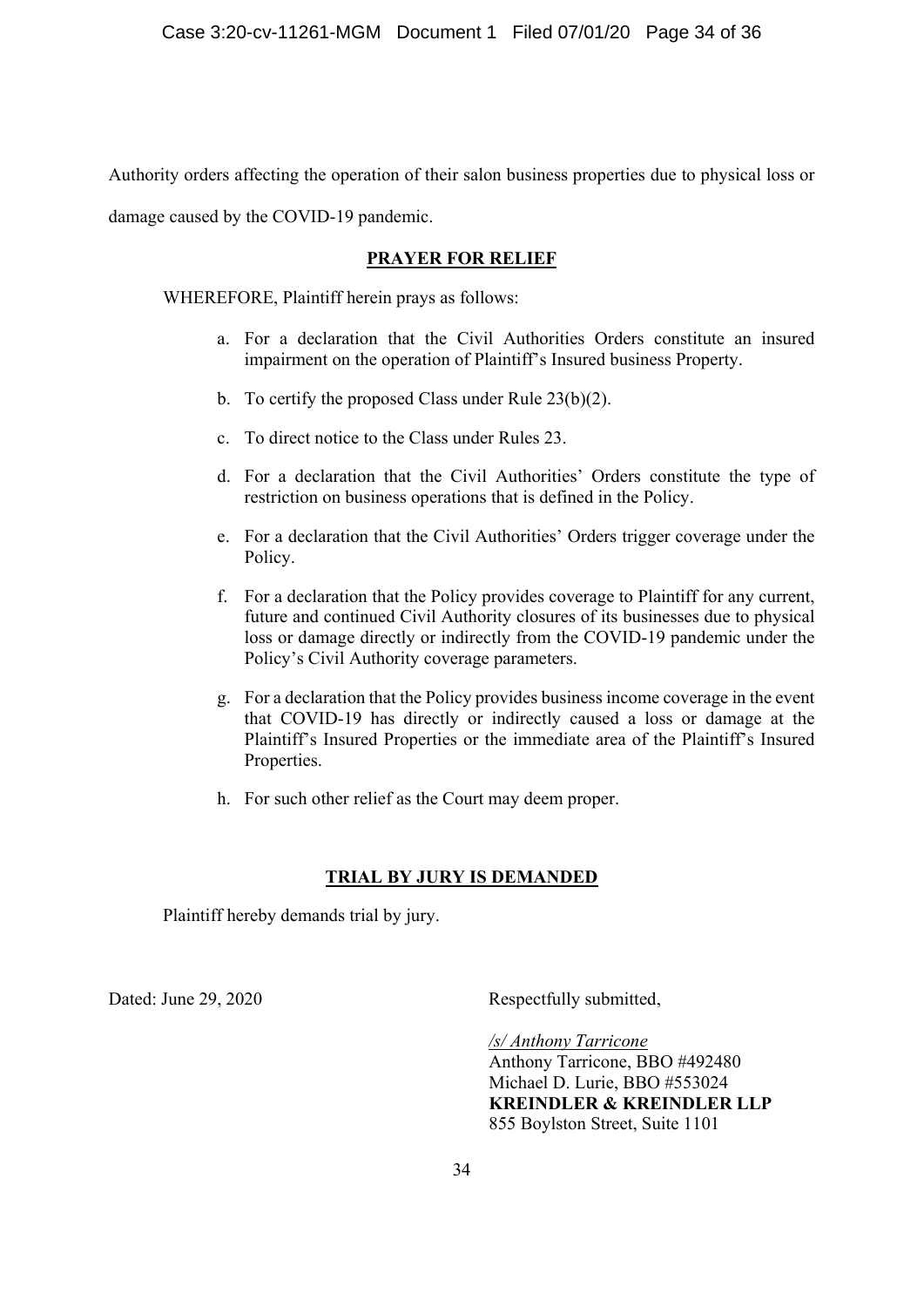Boston, MA 02116 atarricone@kreindler.com mlurie@kreindler.com Telephone: 617-424-9100 Facsimile: 617-424-9120

Arnold Levin, Esq. Laurence Berman, Esq. Frederick Longer, Esq. Daniel Levin, Esq. Michael Weinkowitz, Esq. **LEVIN SEDRAN & BERMAN LLP**  510 Walnut Street, Suite 500 Philadelphia, PA 19106-3697 Telephone: (215) 592-1500 Facsimile: (215) 592-4663 alevin@lfsblaw.com flonger@lfsblaw.com dlevin@lfsblaw.com

Richard M. Golomb, Esq. Kenneth J. Grunfeld, Esq. **GOLOMB & HONIK, P.C.**  1835 Market Street, Suite 2900 Philadelphia, PA 19103 Telephone: (215) 985-9177 Facsimile: (215) 985-4169 rgolomb@golombhonik.com kgrunfeld@golombhonik.com

Aaron Rihn, Esq. **ROBERT PEIRCE & ASSOCIATES**  707 Grant Street, Suite 125 Pittsburgh, PA 15219 Telephone: (412) 281-7229 Facsimile: (412) 281-4229

W. Daniel "Dee" Miles, III Rachel N. Boyd Paul W. Evans **BEASLEY, ALLEN, CROW, METHVIN, PORTIS & MILES, P.C.**  P.O. Box 4160 Montgomery, AL 36103